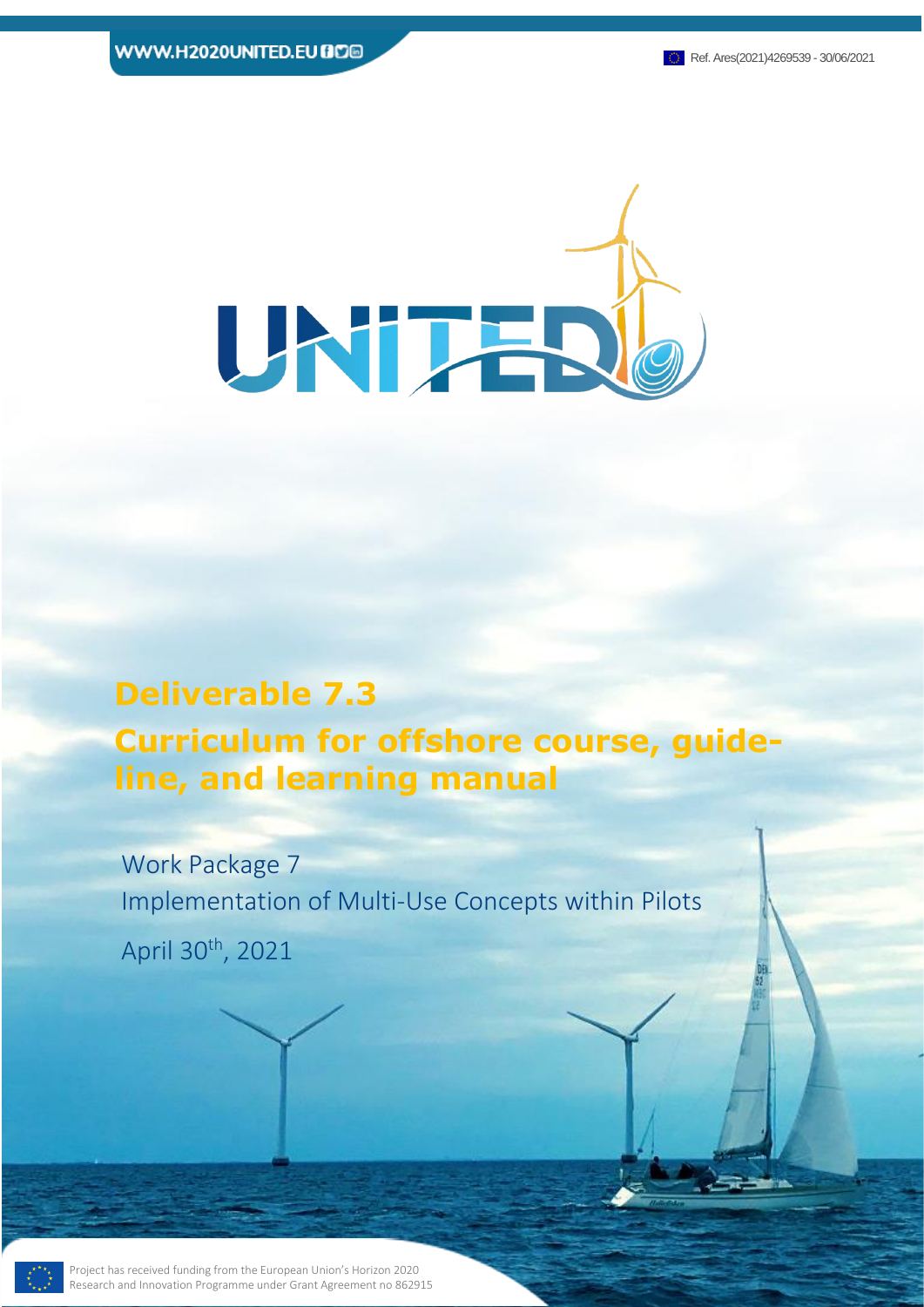



| Grant<br><b>Agreement</b><br>number | 862915                                                                                                                                                                                                             |
|-------------------------------------|--------------------------------------------------------------------------------------------------------------------------------------------------------------------------------------------------------------------|
| <b>Project title</b>                | <b>UNITED: multi-Use platforms and co-locatioN</b><br>pilots<br>boostIng cost-effecTive, and<br><b>Eco-friendly</b><br>and<br>sustainable proDuction in marine environments                                        |
| <b>Deliverable title</b>            | Curriculum for offshore course, guideline, and learning manual                                                                                                                                                     |
| <b>Deliverable number</b>           | 7.3                                                                                                                                                                                                                |
| <b>Deliverable version</b>          | Original Submission                                                                                                                                                                                                |
| Contractual date of de-<br>livery   | April 30th, 2021                                                                                                                                                                                                   |
| <b>Actual date of delivery</b>      | May 30, 2021                                                                                                                                                                                                       |
| <b>Document status</b>              | Final                                                                                                                                                                                                              |
| <b>Document version</b>             | Version 1.0                                                                                                                                                                                                        |
| <b>Online access</b>                | No                                                                                                                                                                                                                 |
| <b>Diffusion</b>                    | Public                                                                                                                                                                                                             |
| <b>Nature of deliverable</b>        | Report                                                                                                                                                                                                             |
| <b>Work Package</b>                 | WP7 - Implementation of Multi-Use Concepts Within Pilots                                                                                                                                                           |
| <b>Partner responsible</b>          | Ghent University (UGent)                                                                                                                                                                                           |
| <b>Contributing Partners</b>        | ACTEON S.A.R.L., DELTARES, FuE FH Kiel, KMF, RBINS, SUB-<br>MARINER, UGent, WINGS, ECOLOGIC                                                                                                                        |
| Author(s)                           | Nancy Nevejan, Eva Strothotte, Annelies Declercq, Manuel Lago, Thomas<br>Kerkhove, Ioanna Drigkopoulou, Frank Maes, Ivana Lukic, Maria Jaeger, Tim<br>Staufenberger, Roderik Hoekstra, Youssef Zaiter, Manon Berge |
| <b>Editor</b>                       | Ghada El Serafy                                                                                                                                                                                                    |
| <b>Approved by</b>                  | Ghada El Serafy                                                                                                                                                                                                    |
| <b>Project Officer</b>              | Giuseppe La Ciura                                                                                                                                                                                                  |
| <b>Abstract</b>                     | included                                                                                                                                                                                                           |
| <b>Keywords</b>                     | Training, offshore education, knowledge exchange                                                                                                                                                                   |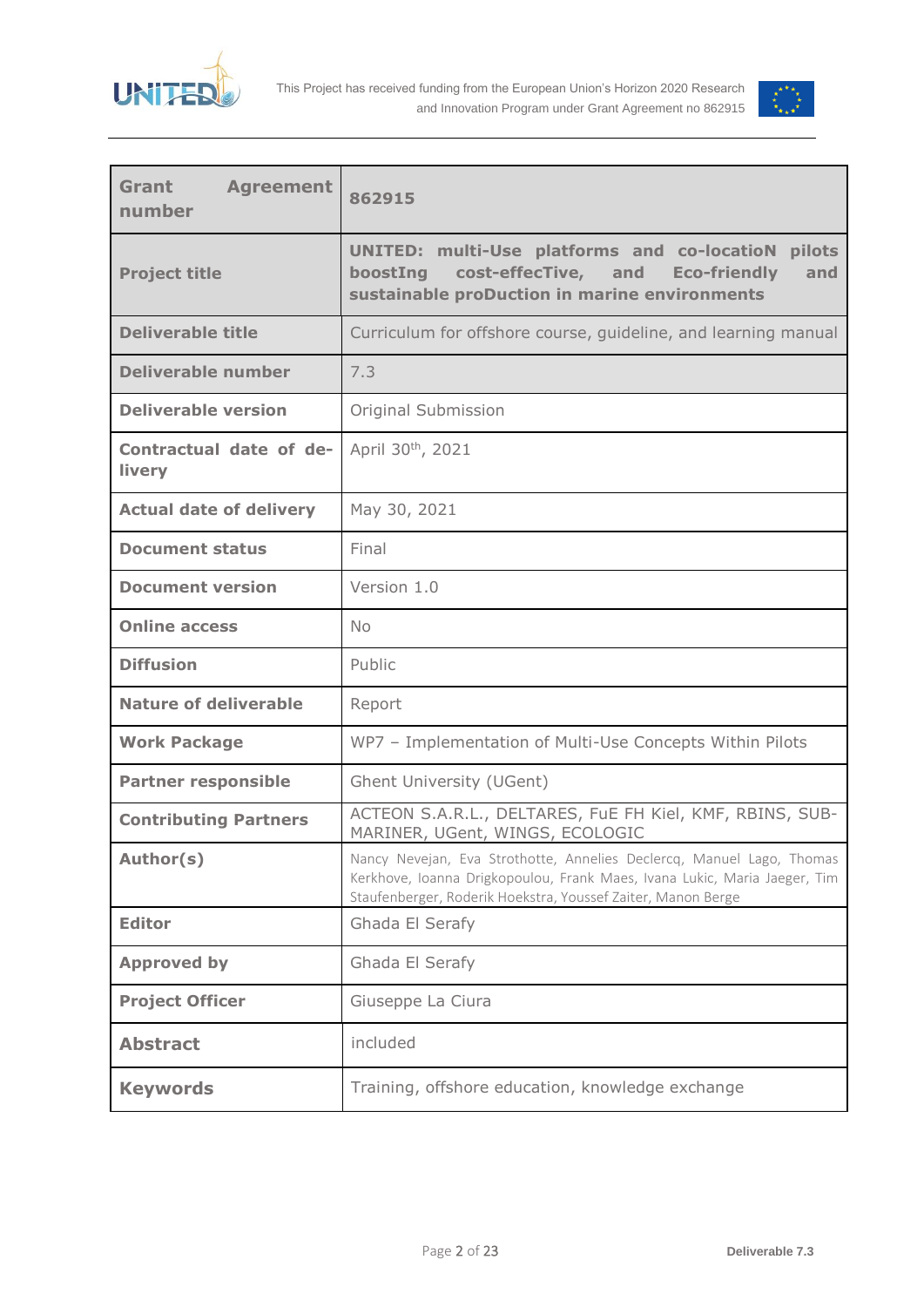



## Table of Contents

| 1.   |        |                                                                                                                                                                                                      |  |  |
|------|--------|------------------------------------------------------------------------------------------------------------------------------------------------------------------------------------------------------|--|--|
| 2.   |        |                                                                                                                                                                                                      |  |  |
| 3.   |        |                                                                                                                                                                                                      |  |  |
| 4.   |        |                                                                                                                                                                                                      |  |  |
| 4.1. |        |                                                                                                                                                                                                      |  |  |
| 4.2. |        |                                                                                                                                                                                                      |  |  |
| 4.3. |        |                                                                                                                                                                                                      |  |  |
| 5.   |        |                                                                                                                                                                                                      |  |  |
| 5.1. |        |                                                                                                                                                                                                      |  |  |
|      | 5.1.1. |                                                                                                                                                                                                      |  |  |
|      | 5.1.2. |                                                                                                                                                                                                      |  |  |
|      | 5.1.3. |                                                                                                                                                                                                      |  |  |
| 5.2. |        |                                                                                                                                                                                                      |  |  |
|      | 5.2.1. |                                                                                                                                                                                                      |  |  |
|      | 5.2.2. |                                                                                                                                                                                                      |  |  |
| 5.3. |        |                                                                                                                                                                                                      |  |  |
|      | 5.3.1. | Environment and biology workshop: Including "Environmental regulations related to handling<br>and disposal of wastes in an appropriate manner" and "Basic knowledge on the biology of target species |  |  |
|      | 5.3.2. | Multi-use offshore Operation, Safety and Logistics Workshop: Including "Offshore platform<br>operation" "Basic knowledge on operational needs for land-based support systems", "Basic knowledge      |  |  |
|      | 5.3.3. | Technology workshop: Including "Basic knowledge on aquaculture technology employed in<br>marine offshore farming", "Basic knowledge on operational needs for land-based support systems" 15          |  |  |
|      | 534    | Law and regulation workshop: Including "Basic knowledge on legislation and operation for                                                                                                             |  |  |
|      | 535.   | Socio-Economic workshop: Including "Handling procedures and management issues of<br>aquaculture offshore systems", "Basic knowledge on operational needs for land-based support systems"<br>17       |  |  |
|      | 5.3.6. |                                                                                                                                                                                                      |  |  |
| 6.   |        |                                                                                                                                                                                                      |  |  |
| 6.1. |        |                                                                                                                                                                                                      |  |  |
| 6.2. |        |                                                                                                                                                                                                      |  |  |
| 6.3. |        |                                                                                                                                                                                                      |  |  |
| 7.   |        |                                                                                                                                                                                                      |  |  |
| 8.   |        |                                                                                                                                                                                                      |  |  |
|      |        |                                                                                                                                                                                                      |  |  |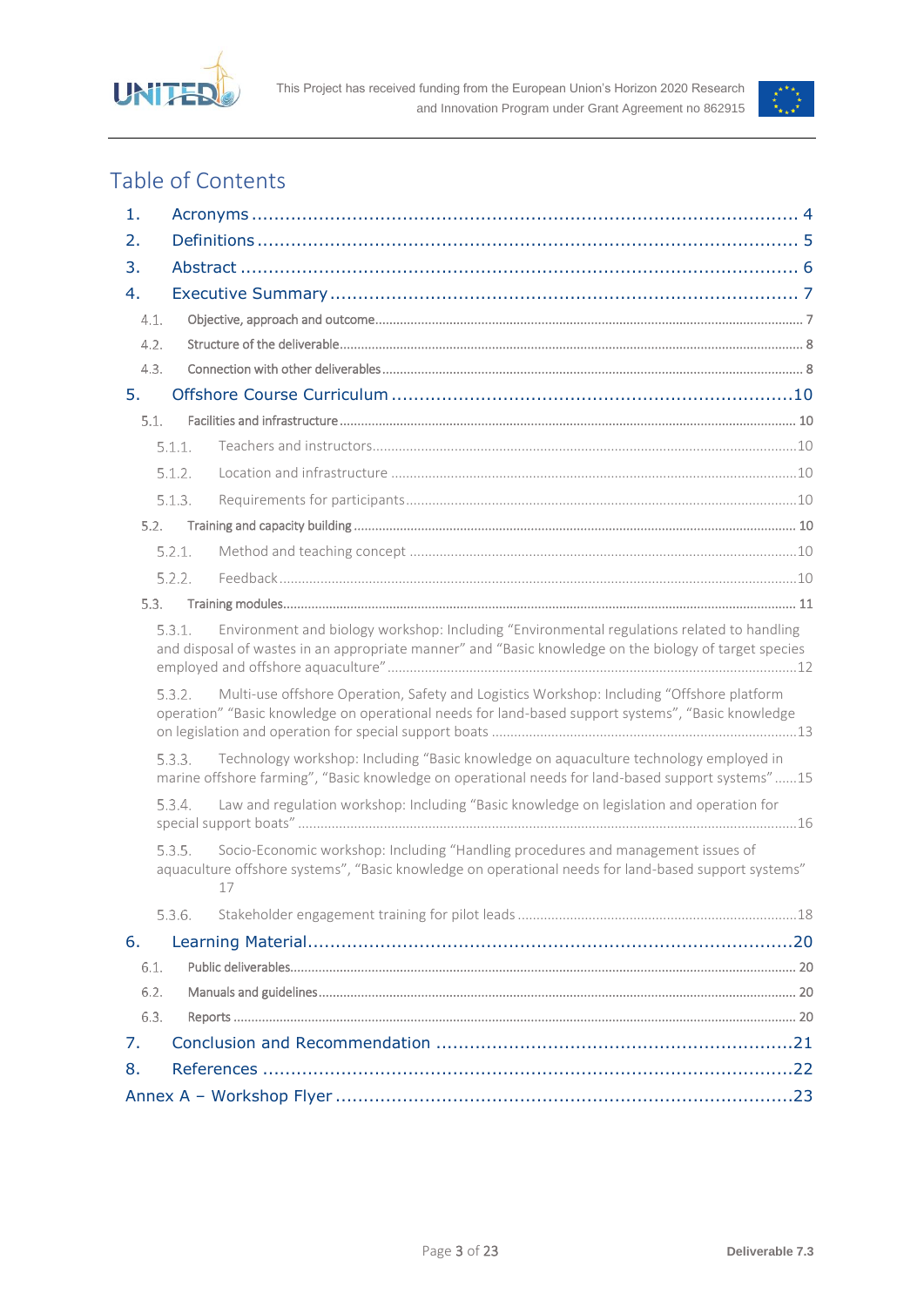



## <span id="page-3-0"></span>**1. ACRONYMS**

| EIA         | Environmental Impact Assessment    |
|-------------|------------------------------------|
| <b>EMD</b>  | European Maritime Day              |
| EU          | European Union                     |
| GA          | <b>Grant Agreement</b>             |
| IP          | Intellectual Property              |
| MU          | Multi-use                          |
| <b>MUCL</b> | Multi-use colocation               |
| <b>SFA</b>  | Strategic Environmental Assessment |
| TRL         | Technology Readiness Level         |
| <b>WP</b>   | Work package                       |
|             |                                    |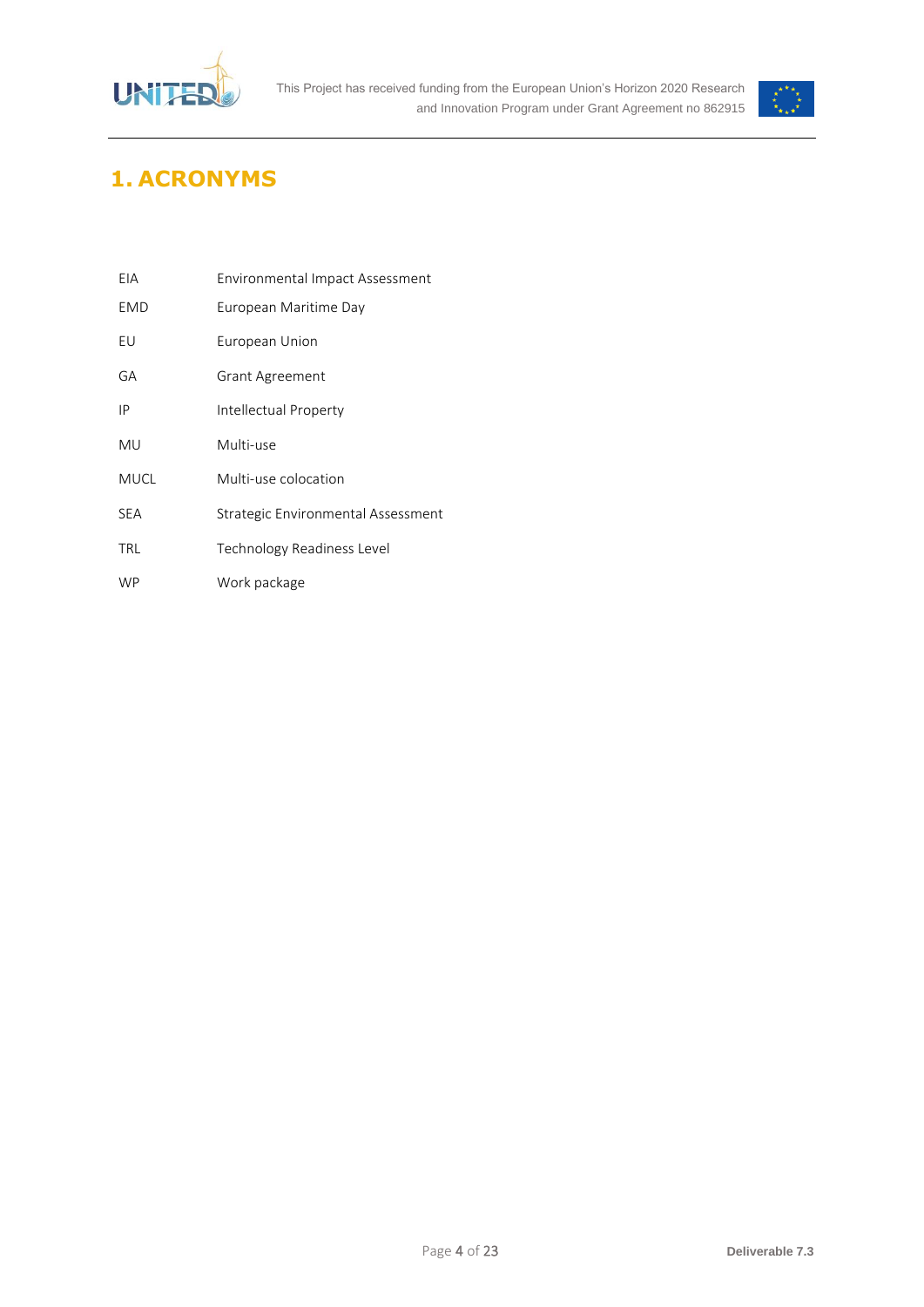



## <span id="page-4-0"></span>**2. DEFINITIONS**

No new definitions are used in this document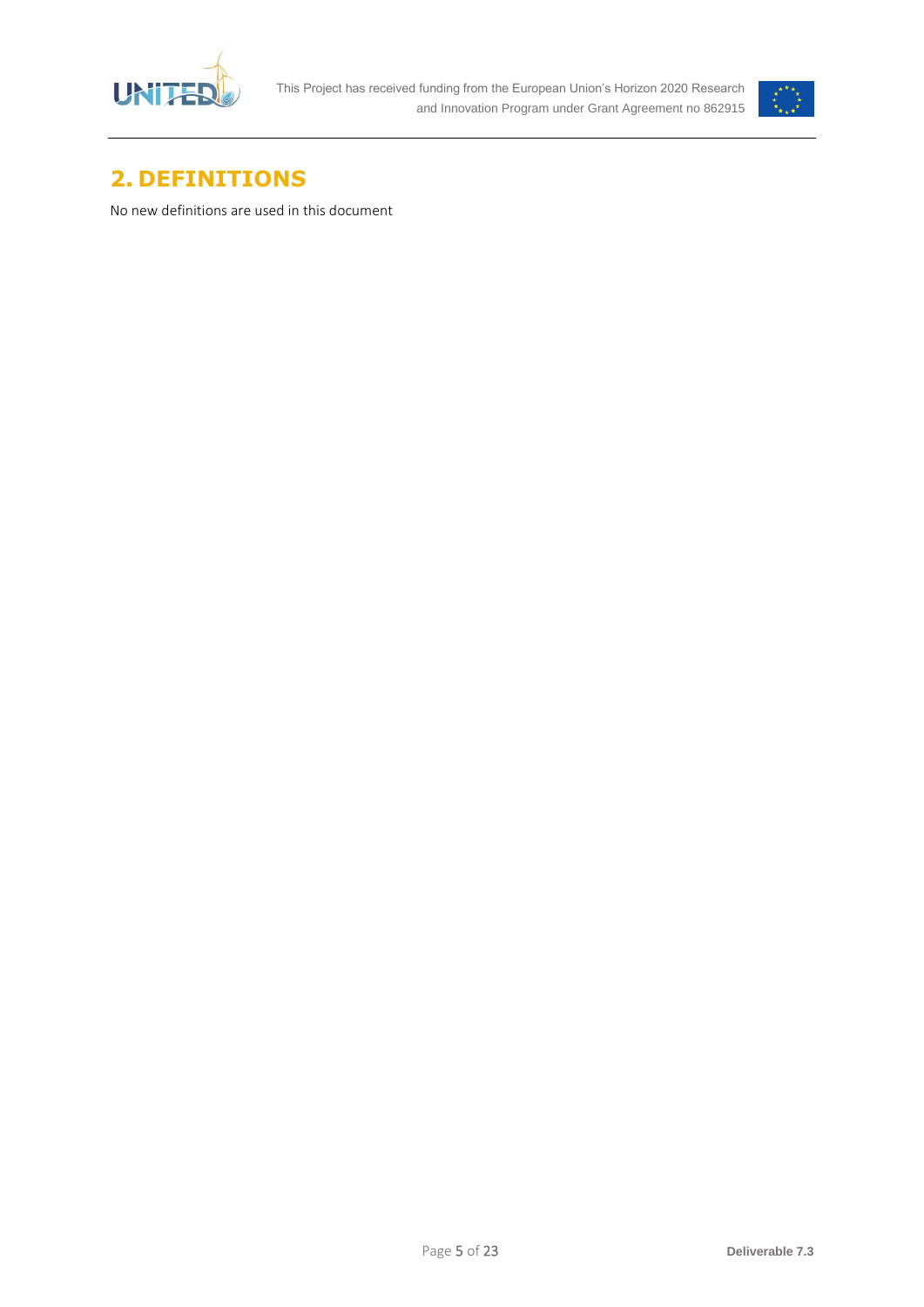



## <span id="page-5-0"></span>**3. ABSTRACT**

The ocean multi-use concept (e.g. combination of coastal tourism and aquaculture) is considered a potential solution to space scarcity and viability of offshore operations (e.g. combination with other offshore industries such as offshore wind energy production). Due to these most promising opportunities, several countries have begun to integrate the concept of multi-use in their maritime spatial plans or they at least plan on doing so. However, promoting multi-use requires a development of personnel capacity building alongside, in order to reduce risks and assure a safe work environment in the offshore sector. Hence, the objective of UNITED is not only to examine the economic, ecological, technical, social, political and legal aspects of multi-use, but also to push the trend of a modern and versatile offshore education concept that allows future employees to multifunctionally work in more than one offshore sector. Especially for the recruitment of experienced staff for multi-purpose industries, an educational program is highly important. This deliverable represents the multi-level (international, EU, national, local) and multi-sector (different marine and maritime industries) stakeholder workshop series, designed by the UNITED team, to address various offshore related topics. It describes a transferable interdisciplinary training concept, which allows stakeholders of different backgrounds (industry, scientific community, social and administrative representatives) to be informed and taught about, as well as actively be engaged in future multi-use activities. The newly designed training and teaching program provides a pandemic conform dissemination of knowledge and will provide the participants with a certificate, confirming they received a basic training in offshore multi-use operations. The proposed topics reflect the knowledge gaps and needs that were identified during the MUSES project.

This report synthesizes the workshop concept for capacity building of personnel, incorporating elements of handson experience as well as extensive technical competencies. The aim of the training workshops is not only to educate aquaculture researchers and industry stakeholders but also to facilitate a trans-disciplinary knowledge exchange of best practices from different offshore activities, to combine skills and possibly tools in order to advance an innovative, sustainable and safer multi-use sector.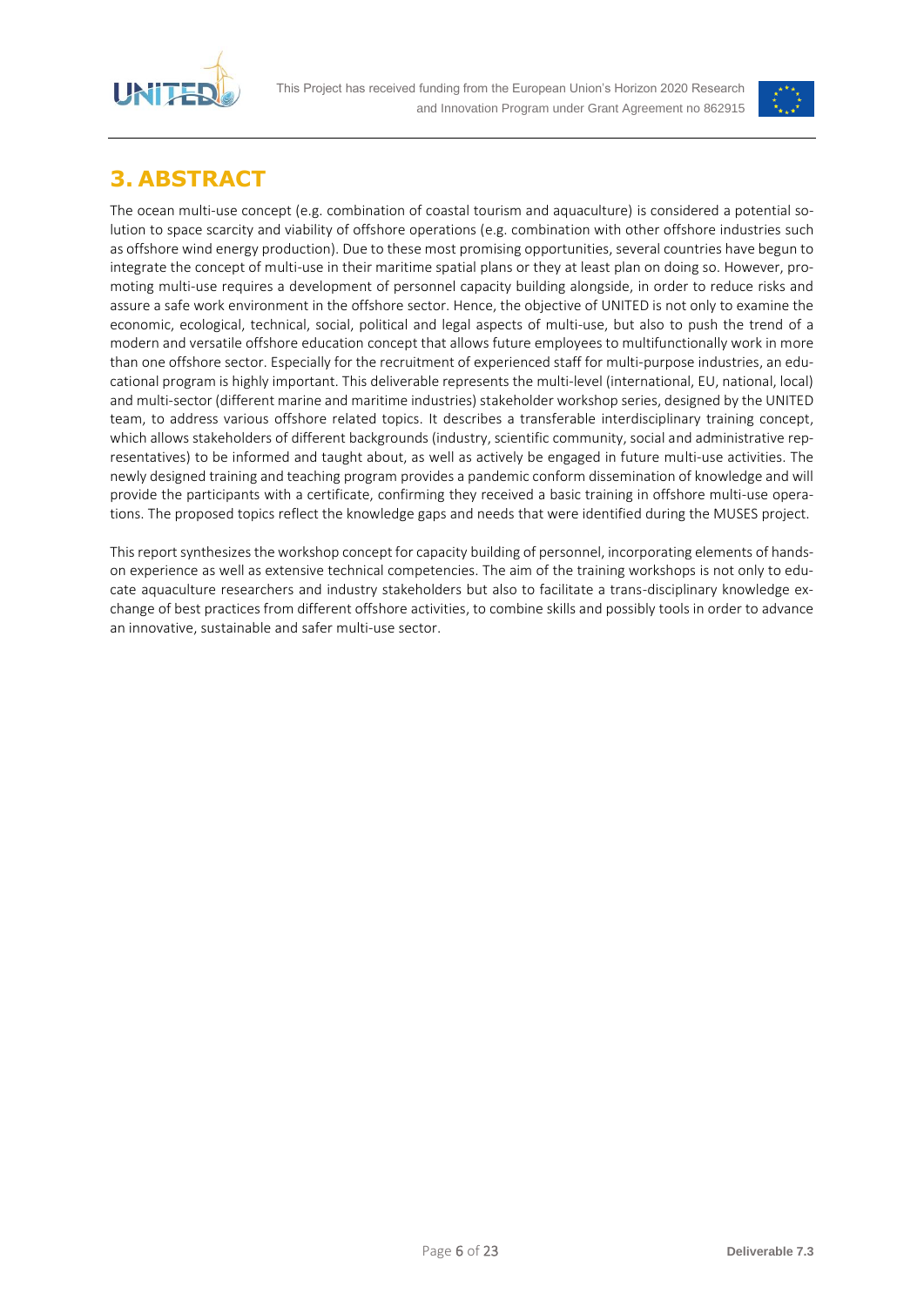



## <span id="page-6-0"></span>**4. EXECUTIVE SUMMARY**

#### Background and context

UNITED demonstrates the benefits of the concept of multi-use of marine space through the development of five pilots under real environmental conditions, while relying on the *five pillars*: technical, regulatory, economic, social and environmental viability. Optimal multi-use concepts and co-location activities are implemented in *five pilots*  across European regional seas in close cooperation of local stakeholders and industrial actors.

Based on identified promising designs and tackled regulatory and technological barriers for Multi-Use platforms and/or Co-Location at platforms (MUCL) from previously funded projects, *UNITED enhances on the five pilots across the North Sea, the Baltic and the Mediterranean involving industrial actors and integrating the knowledge, technologies and facilities, in multi-use platforms and/or co-location of different activities in a marine space*. The five pilots exhibit a wide range of dynamic conditions in different regional seas and demonstrate the benefits of different combinations of marine activities. UNITED elaborates on the economic benefit of combining activities for renewable energy (wind and solar), aquaculture, bio-resources, environmental restoration (oyster reef restoration), maritime transport, and tourism services, in the same marine space. This is achieved by increasing the efficiency of monitoring aspects, dividing and reducing the costs of offshore operations and the demand on space, and expanding and enhancing previously developed business models to reduce risk for operators and investors. UNITED includes a business plan and a commercial feasibility assessment that addresses possible trade-offs and costs for other sectors. It highlights the ways for optimal combined activities to generate revenue.

In this way, UNITED will *enhance the technology readiness level (TRL)* of the technology validated in a relevant environment (TRL 5) to a demonstration in an operational state (TRL 7+). Promoting multi-use requires a development of personnel capacity building alongside, in order to reduce risks and assure a safe work environment in the offshore sector. UNITED therefore aims to spearhead the trend of a modern and versatile offshore education concept that allows future employees to multifunctionally work in more than one offshore sector. The educational program is highly important particularly for recruitment of experienced staff for ongoing and future development of multi-purpose industries and future MU projects. At the same time, it will enhance the visibility of the five UNITED demonstration pilots and will improve the information exchange between UNITED and the stakeholder community. It will create public awareness about the economic sustainable opportunities of multi-use at sea. It is also envisaged that training and capacity building of personnel will significantly reduce risks, and increase safety and efficiency of the operations.

#### <span id="page-6-1"></span>**Objective, approach and outcome**  $4.1.$

#### Objective:

This deliverable covers training and capacity building of personnel in order to reduce risks, increase safety and efficiency for operation. It is therefore closely linked to the societal engagement in WP5 and training activities in WP9. The subtask will prepare public awareness materials not only for touristic purposes but also for educational objectives. The educational program is highly important for recruitment of experienced staff for ongoing and future development of multi-purpose industries. The necessary infrastructure teaching facility and staff with proper knowledge to develop such a curriculum is available at the pilots. The educational learning and training blocks are developed during the project while incorporating elements arriving from hands-on experience. As mentioned in the Grant agreement (GA), several learning modules (GA module) are obligatory from the start, including the regulations and legal rules applying to: a) General aspects of offshore platform operation (e.g. health and safety standards) (all pilots) b) Environmental regulations related to handling and disposal of wastes in an appropriate manner (all pilots) c) Basic knowledge on the biology of target species employed and offshore aquaculture (pilot 1,2,3,5) d) Basic knowledge on aquaculture technology employed in marine offshore farming (pilot 1,2,3,5) e) Handling procedures and management issues of aquaculture offshore systems (e.g. maintenance, stocking, harvesting) (pilot 1,2,3,5) f) Basic knowledge on operational needs for land-based support systems (spare parts logistics, perhaps data processing, further handling of harvest, storage and distribution) (all pilots) g) Basic knowledge on legislation and operation for special support boats (including courses on navigation, safety at sea and other regulatory requirements) (all pilots).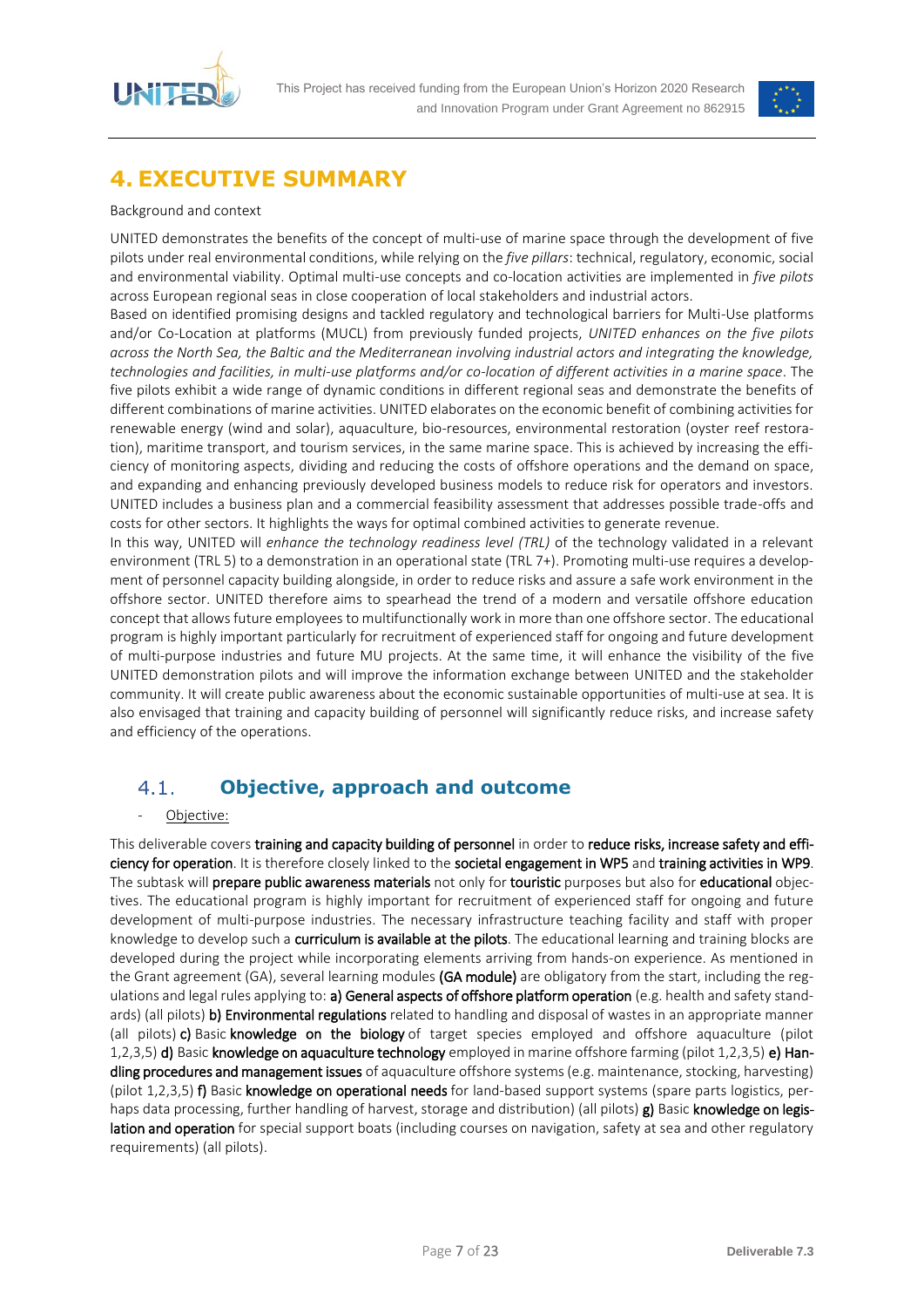



The curriculum for the offshore course, guideline and learning manual is documented in this deliverable D7.3. It intends to coordinate the training requirements of the industry and provides an educational program that raises awareness about multi-use of space. It covers training and capacity building of personnel through the organization of several courses. The hands-on experience should be practised during the first year of the nearshore testing phase. Once a certificate is achieved by following one of more training sessions as described by this deliverable 7.3, one may consider those certificate holders to be involved in the next phase of the project at the real offshore site. All other training and learning elements should be executed on the land-based facility.

Approach:

Courses will consist of two elements: 1) 'training' i.e. providing information to stakeholders (see further Chapter 4.3) and 2) 'workshop' i.e. collecting information from stakeholders for the purpose of various WPs and the project in general. The latter may consist of a demonstration, or a visit to the pilot in person (which may be possible only in some pilot cases) or having a presentation about it be it in-person or online.

The training modules offered will be diverse. Some will encompass topics on regulations and legal rules, while for others educational learning and training blocks will be developed during the project while incorporating elements arriving from hands-on experience, especially practiced during the first year of the nearshore testing phase. Most training and learning elements are executed on the land-based facilities. The proposed training modules are elaborated on in Chapter 4.3.

Several teaching methods will be used, including lectures, demonstrations, online knowledge testing, and practical exercises. The organization of these training modules will rely on the knowledge and experience of the consortium partners who will provide pilot-specific material (e.g. graphics, handling instructions, operational schemes, etc.), but will also make use of existing training programs. The AquaTT network (https://www.aquatt.ie/about/aquatt) for example could be consulted to help organize some training sessions.

#### Outcome:

A curriculum for the offshore course, guidelines and learning manual is documented. It also includes a description of its practical implementation.

#### <span id="page-7-0"></span> $4.2.$ **Structure of the deliverable**

This deliverable gives an overview about the topics and teaching content as well as suitable teaching methods that will be applied. Moreover, adaptations to the COVID-19 circumstances will be presented. Since conditions will change with time and since it is anticipated that the world will never be able to fully return to what we previously called "normal" conditions, this information material will need continuous updating, based on changing regulations in the jurisdictions of operation but also based on improved knowledge and adjusted strategies to cope with the societal response to pandemics.

#### <span id="page-7-1"></span>**Connection with other deliverables**  $4.3.$

As mentioned above, this subtask covers training and capacity building of personnel in order to reduce risks, increase safety and efficiency for operation. Taking this into account, a selection of specific workshops was already defined in D9.2. This overview is the basis for the description of the workshops found below. A more detailed description is made possible thanks to the experience of the pilots in the pre-operational phase and the progress made in the supporting five work packages that deal with the technical, environmental, legal, societal and economic aspects.

It is clear that this deliverable is closely linked to the societal engagement in WP5 (D5.2, D5.3, D5.4, D5.5) and training activities in WP9 (D9.2, D9.4, D9.5, 9.6). The list of stakeholders as collected under WP5 ("Stakeholder registers tool") and explained under Workshop 5.3.6 Stakeholder engagement training for pilot leads, will be used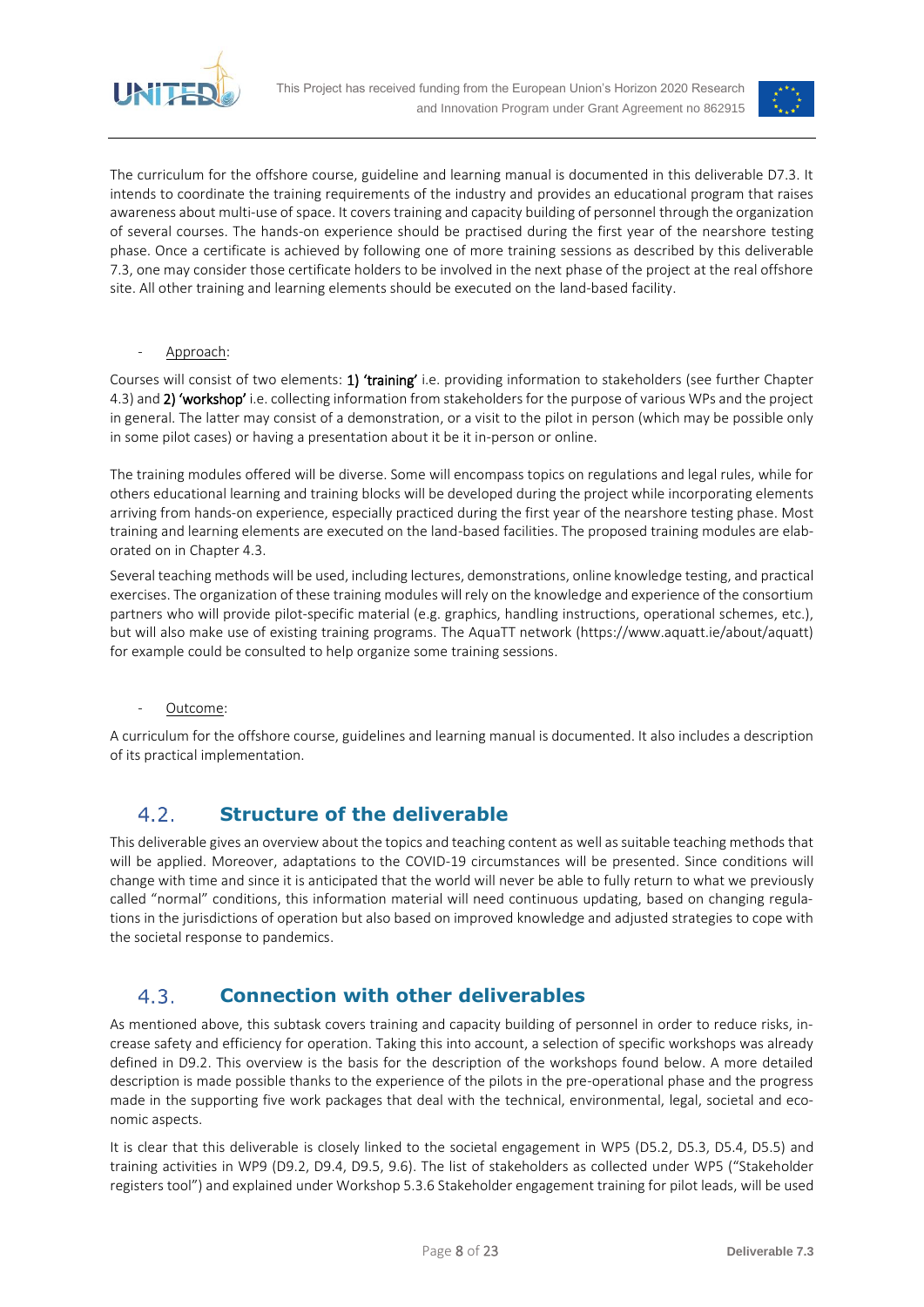



to announce the workshops in order to contact the stakeholder community envisaged by each workshop and to enhance the number of subscriptions. A flyer has been developed for that purpose (see Annex A – [Workshop Flyer\)](#page-22-0) as well which should encourage people to subscribe. Also, the questionnaire developed under WP5 (D5.4 Questionnaire SHE) for the participants to evaluate public activities of the United project, will be used after each workshop in order to learn how the workshop is appreciated and how things should possibly be improved for the workshops to follow. Under WP9 (D9.5 and D9.6) training sessions will be undertaken to specifically facilitate transfer of knowledge and technology. The organization of the workshops, as described under this deliverable 7.3 are part of these sessions.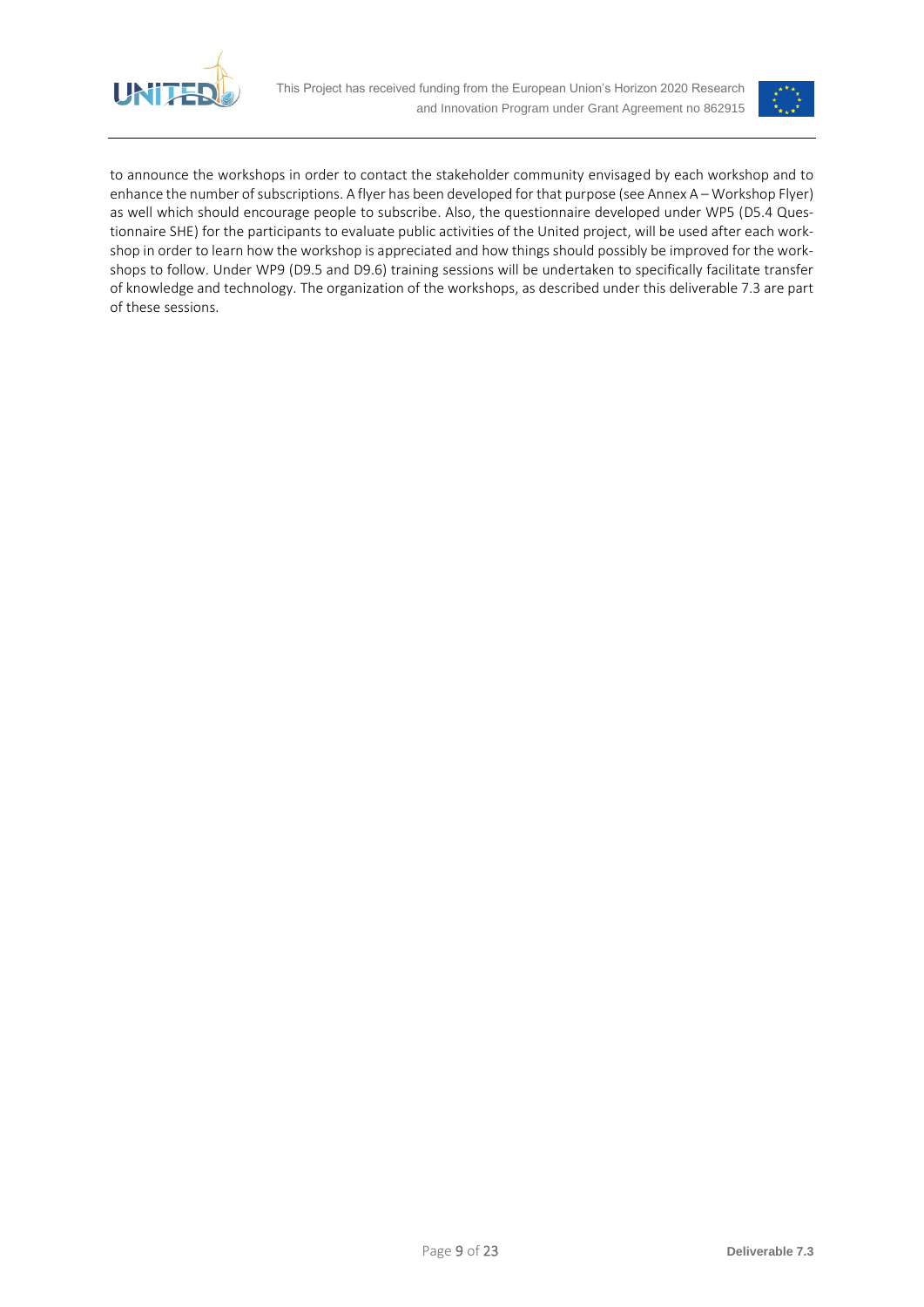



## <span id="page-9-0"></span>**5. OFFSHORE COURSE CURRICULUM**

#### <span id="page-9-2"></span><span id="page-9-1"></span>**Facilities and infrastructure**  $5.1.$

### 5.1.1. Teachers and instructors

The training will be provided by different people, depending on the pilot and topic. They include qualified and experienced staff working at the pilot site; invited experts from renowned research institutes, private companies and universities. This may include members of the steering committee of UNITED; and members of the UNITED pilots.

### 5.1.2. Location and infrastructure

- <span id="page-9-3"></span>Conference rooms (enough space, software, hardware, catering, ...) will be provided that are large enough to accommodate a selected number of participants (number adjusted to the local COVID-19 situation and regulations);
- Key operational equipment items that can be displayed during the workshop (in the lecture room) will be provided whenever possible;
- Outdoor training opportunities at the site of the pilot will be considered whenever possible, logistically and financially.

### 5.1.3. Requirements for participants

- <span id="page-9-4"></span>Each workshop will have targeted audience, depending on the topic. Selection will be made with the help of the stakeholder's list (see Deliverable 5.1). In general though, it can be said that the curricula will be specifically developed for people with direct relation to and/or employment in the blue economy, such as the offshore renewable energy production industry, adventure tourism, open ocean aquaculture and nature restoration;
- COVID-19 hygiene concept for in-person trainings/visits: upon registration, all course participants will receive a detailed hygiene concept based on the then ruling specific COVID-19 requirements at the training location.

#### <span id="page-9-6"></span><span id="page-9-5"></span> $5.2.$ **Training and capacity building**

### 5.2.1. Method and teaching concept

- The aim of the training sessions is to provide the participants with
	- o cognitive skills (understanding/gaining knowledge),
	- o psychomotor learning (physical skills such as movement, coordination, manipulation, dexterity, strength, speed–hence actions which demonstrate fine or gross motor skills),
	- o affective learning (social competency, team spirit…).

Different teaching tools will be applied such as lectures and exercises. This may happen in person or virtually, depending largely on the COVID-19 situation at the time. When virtual, online tools such as mentimeters should allow the training sessions to be feedback-oriented and interactive. In case people are physically present, other possibilities such as hands-on practica can be included as well.

The practical experience gained by the UNITED partners during the pre-operational phase nearshore concerning installation and maintenance of infrastructure at sea, will be shared with the participants of the workshop and will encourage a dialogue whereby lessons learnt from both sides will be exchanged.

### Feedback

<span id="page-9-7"></span>A questionnaire in the form of e.g. a mentimeter will be developed to collect immediate feedback on the training sessions. The questionnaire will be based on the indicators established for evaluating the impact of communications and engagement in the project. These are formed following the principles of salience, credibility, legitimacy and feasibility. Questions may include: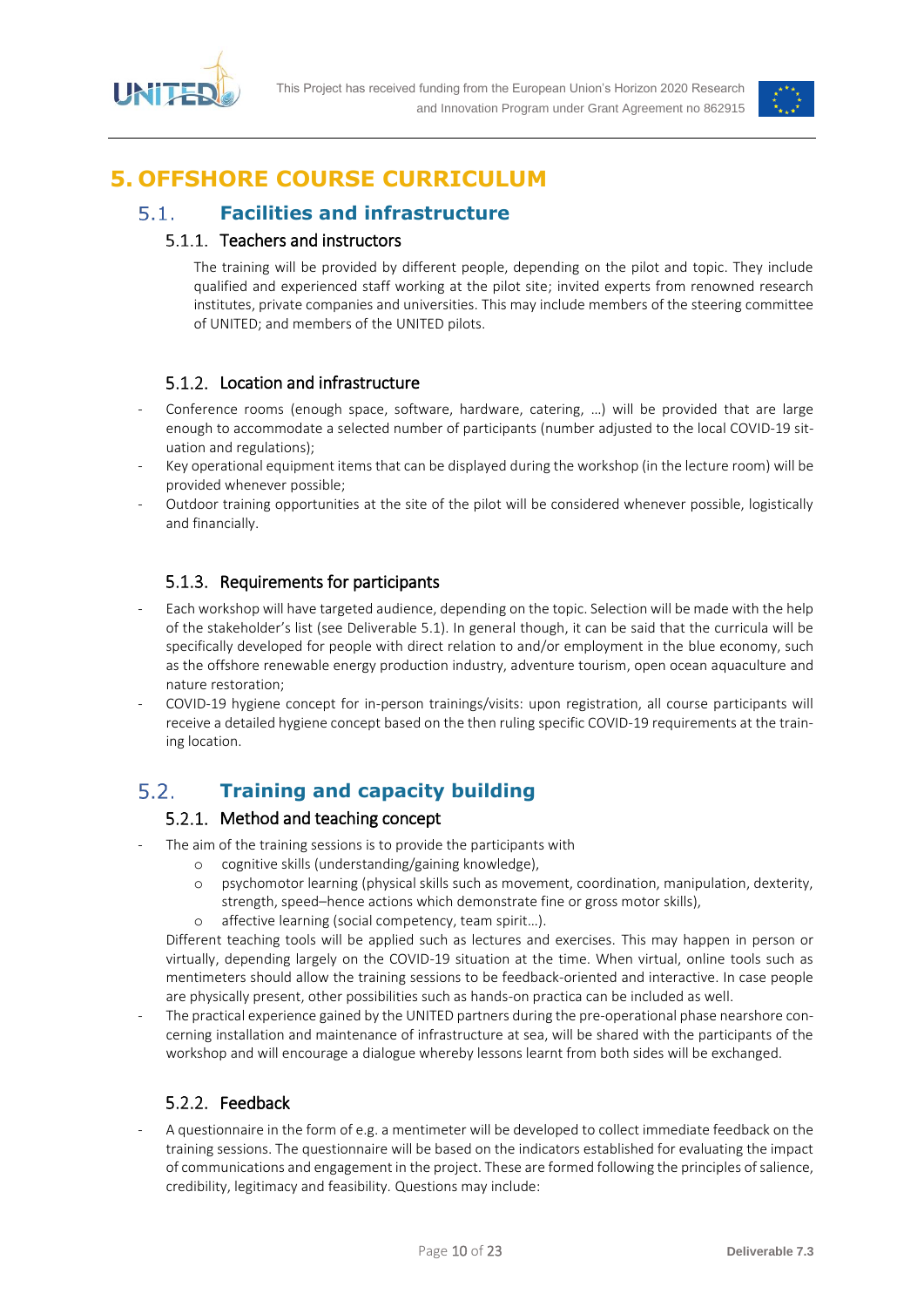



- o What is the foreseen impact of these workshops on your current work?
- o Do you think these workshops and the certificate will be useful to you?
- o What factors, content, participants, dissemination methods should be used, to reach a positive effect after the termination of the workshops/for future projects?
- o What do stakeholders expect, what are their needs for such workshops from your point of view?
- o Do you have experience from former events, trainings, workshops with the same aim (e.g. AquaTT), please describe?
- o Was this event inclusive enough and do you feel that everyone was involved in a fair way?
- o Was the information you received relevant and sufficient?
- o Has your knowledge increased compared to before the event?
- o Do you think that the presenters and moderators have enough expertise in the given topics?

#### <span id="page-10-0"></span> $5.3.$ **Training modules**

Several modules on regulations and legal rules are considered as defined in the GA (4.1: Objectives) and are met by the 5 workshops (5.3.1 – 5.3.5) that are described in detail below. The educational learning and training blocks are developed during the project while incorporating elements arriving from hands-on experience. As mentioned in the GA, several learning modules are obligatory from the start.

Workshop Environment and biology (5.3.1) will cover training on environmental regulations related to handling and disposal of wastes in an appropriate manner (GA module b) and will provide basic knowledge on the biology of the target species employed in the offshore aquaculture systems (GA module c) (German, Dutch, Belgian and Greek pilot)

Workshop Multi-use offshore operation, safety and logistics (5.3.2) covers GA module a where health and safety standards for offshore platform operations are taught. This workshop applies to all pilots. Also, basic knowledge on operation for special support boats (including courses on navigation, safety at sea and other regulatory requirements) are incorporated in this workshop (GA module g).

Workshop Technology (5.3.3) will provide basic knowledge on aquaculture technology employed in marine offshore farming (German, Dutch, Belgian and Greek pilot) (GA module d), handling procedures and management issues of aquaculture offshore systems (e.g. maintenance, stocking, harvesting) (German, Dutch, Belgian and Greek pilot) (GA module e), and basic knowledge on operational needs for land-based support systems (spare parts logistics, perhaps data processing, further handling of harvest, storage and distribution) (GA module f) (all pilots)

Workshop Law & Regulation (5.3.4) covers the need for knowledge on and operation for special support boats (including courses on navigation, safety at sea and other regulatory requirements) (all pilots), as described under GA module g.

Worskhop Socio-economic (5.4.5) offers knowledge on operational needs for land-based support systems (spare parts logistics, perhaps data processing, further handling of harvest, storage and distribution) (all pilots) (GA module f) and handling procedures and management issues of aquaculture offshore systems (e.g. maintenance, stocking, harvesting) (German, Dutch, Belgian and Greek pilot) (GA module e).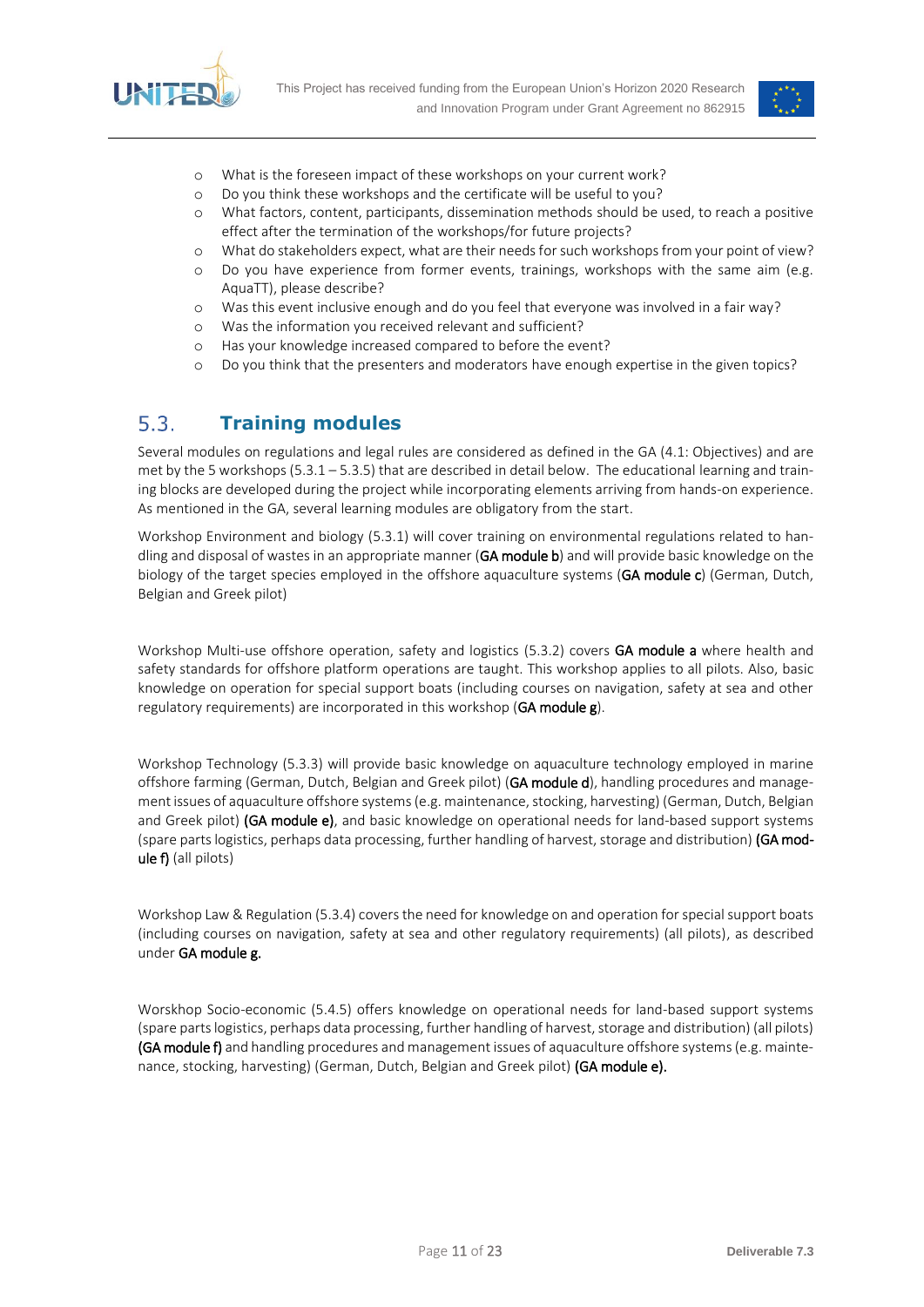



### <span id="page-11-0"></span>Environment and biology workshop: Including "Environmental regulations related to handling and disposal of wastes in an appropriate manner" and "Basic knowledge on the biology of target species employed and offshore aquaculture"

#### Knowledge, skills and competences to be acquired

This workshop aims to improve capacities and knowledge of aquaculture related businesses in the context of:

- Environment: Identification and the impact of the application of regulations (e.g. related to handling and disposal of wastes in an appropriate manner, introduction of new species and infrastructure, …) on aquaculture activities in a multi-use context
- Biology: Basic knowledge on the target species employed and impact of offshore conditions on performance

#### **Content**

This training workshop aims to raise the awareness and knowledge about multi-use for those working in the aquaculture sector but also more in general for those people who are working in the maritime sector, be it private companies or public agencies. The workshop especially focuses on aquaculture given that the aquaculture offshore and associated value chain is still a relatively 'young sector' in the EU. The workshop consists of two parts. The first part is more oriented towards offering training to project partners and people already familiar with aquaculture, and marine users, based on the lessons learnt after two years of experience in the UNITED project. This encompasses two modules: 1) one covering different issues related to the measurement of the environmental parameters and 2) the use of these parameters to test an environmental assessment framework in the second module. The second part of the workshop is meant to share the experience of the different multi-use pilots with the broader community.

The result of the workshop will help to fine-tune the environmental assessment framework that is developed under WP4 (Environmental gain of multi-use of marine space and infrastructure) and hence to the definition of the UNITED multi-use global assessment framework, which is one of the final main products of the project.

#### Part 1: Training & demonstration

The interactive workshop will allow for the exchange of lessons learned across pilots in the sphere of aquaculture and allow for cross-pilot learning to occur. It may include the invitation of external experts, in order to place things in a broader perspective. A total of two training sessions, over two modules, are envisaged:

#### MODULE 1: TRAINING ON STANDARDIZATION OF SELECTION AND MEASURING PARAMETERS

In three UNITED pilots (German, Dutch and Belgian), biological and environmental parameters of seaweed aquaculture will be collected. Which parameters will be investigated, and how the measurements will be collected, may however differ between pilots. There is clearly a need to harmonize the choice of parameters and the way they are measured in order to be able to compare them with each other.

This module will present and discuss the different parameters applied in the pilots and the tools and methods to measure them. The ultimate goal is to come to 'lessons learnt' for streamlining data collection on biological and environmental parameters of seaweed production for future multi-use projects involving seaweed aquaculture. Examples such as the farm management system (called "IMS") developed during the Horizon2020 Impaqt project, where parameters have been identified that are determinant for the seaweed related business requirements, may serve as a basis. They include basic parameters such as Secchi depth to determine the light penetration depth; light intensity at the surface; temperature in 3m, 6m, 9m (according to light penetration), salinity and nutrient (N, P, Fe) concentrations. Based on these measurements, promising algae species and depth of growth can be determined. Furthermore, access to existing public data on these parameters and others may be included as well.

Target audience: seaweed producers, academics, project partners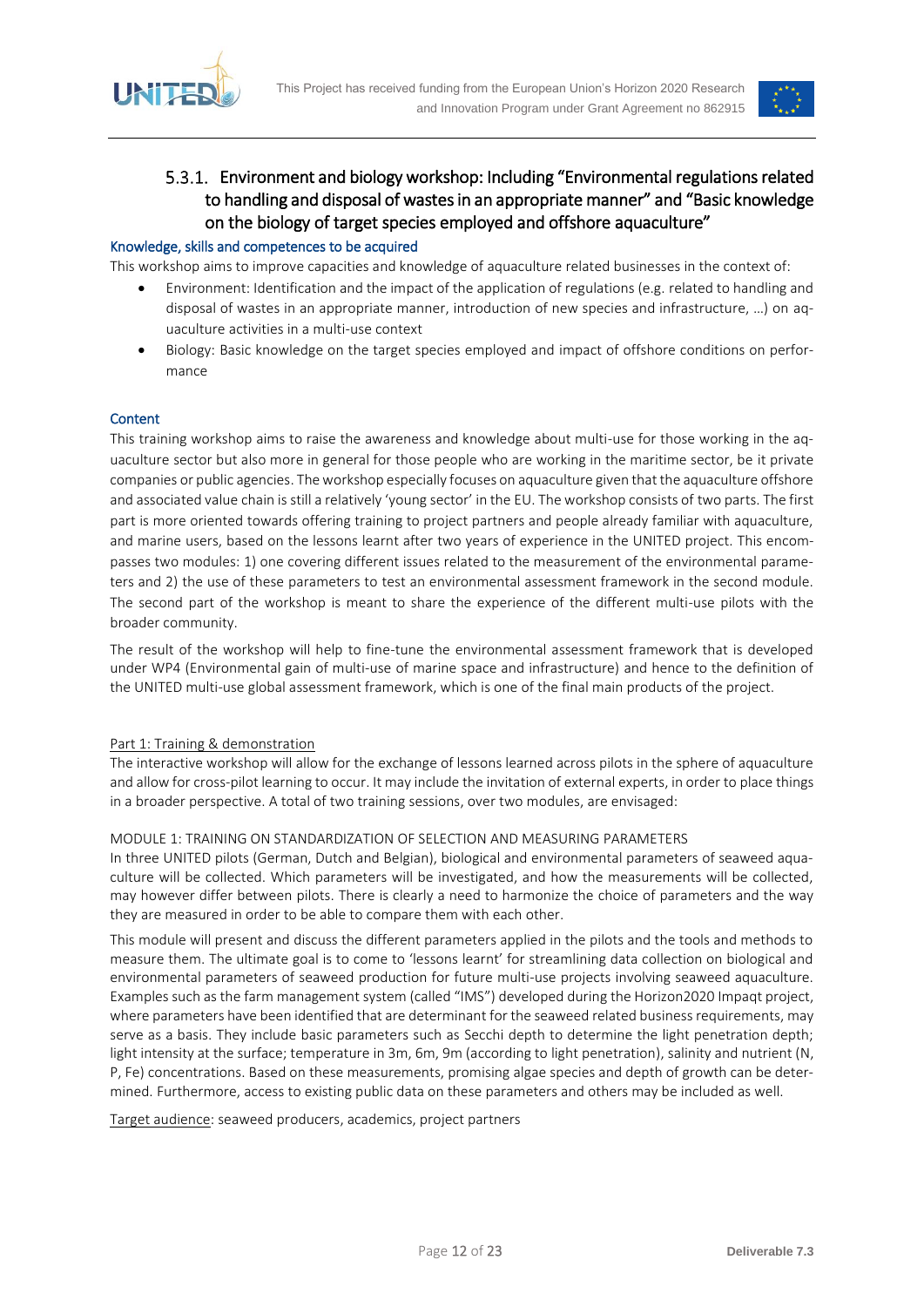



MODULE 2: DEMONSTRATE THE APPLICABILITY OF THE ENVIRONMENTAL ASSESSMENT FRAMEWORK AS A GUID-ANCE AND DECISION TOOL

In Task 4.2 of the Environmental Work Package (WP4), an environmental assessment framework is developed to assess the environmental impacts of different activities occurring in a multi-use setting. This framework will be applied in the five UNITED pilots, as part of Task 4.3. The goal of this module is to demonstrate the usefulness and applicability of the environmental assessment framework for future application in a multi-use context. It will be demonstrated e.g. how activities generate impacts on ecosystem components, how key impacts are selected, how the combination of activities (i.e. multi-use) can increase or decrease environmental impacts in comparison with a single-use setting, etc.

Ultimately, this part of the workshop will present and discuss experiences and lessons learnt of the application of the environmental assessment framework, and can give advice for its future application in multi-use projects.

Target audience: Marine users (developers, businesses, …), governmental bodies (public authorities, advisory bodies, …)

#### Part 2: Communication (exchange with stakeholders)

A networking event has been identified by some partners as a need amongst the different stakeholders. Such an event will exist of two different sessions. In the morning, a session aimed at a non-specialized public will be organized, where general information on aquaculture and its potential to be part of multi-use activities in open sea will be presented. In the afternoon, a specialized session will be organized for people who are already familiar with aquaculture and/or offshore activities. Preliminary results of the offshore production of bivalves and seaweed will be presented and compared amongst the pilots in function of the different environmental conditions in which the pilots are active. Focus is put on the biological performance and challenges encountered.

<span id="page-12-0"></span>Target audience: broad public, aquaculture producers, governmental bodies

### 5.3.2. Multi-use offshore Operation, Safety and Logistics Workshop: Including "Offshore platform operation" "Basic knowledge on operational needs for land-based support systems", "Basic knowledge on legislation and operation for special support boats

Although offshore safety as well as logistics are vital topics, they represent a rather complex subject in the field. Thus, FuE conducted a literature research on particular stakeholder needs and requests regarding an offshore operation, safety and logistics workshop, in order to tailor the workshop topics according to stakeholder interests. A number of stakeholder events were conducted in the framework of "the Ocean of Tomorrow" EU Horizon2020 projects (e.g. MUSES, MERMAID). From these events, the most prominent topics were selected to be addressed in this workshop.

Overall, the major discussion points concerning the stakeholders, actively engaged in offshore operations, participating in different MU workshops were :

i) Operational and logistical solutions for offshore multi-use while realizing tangible and monetary benefits (e.g. via shared logistics) and convince wind farm operators of new business models that also create mutual trust between concession holders;

ii) The difficulty to insure multi-use operations: How to organize a smooth and safe operation of all kinds (act of god, work accidents, personal/tourist injuries, etc.).

These most valid questions are addressed from different angles together with a qualified team of scientists, entrepreneurs and skilled offshore workers/trainers in the health, safety and logistics workshop.

#### Knowledge, skills and competences to be acquired

The participants acquire an insight into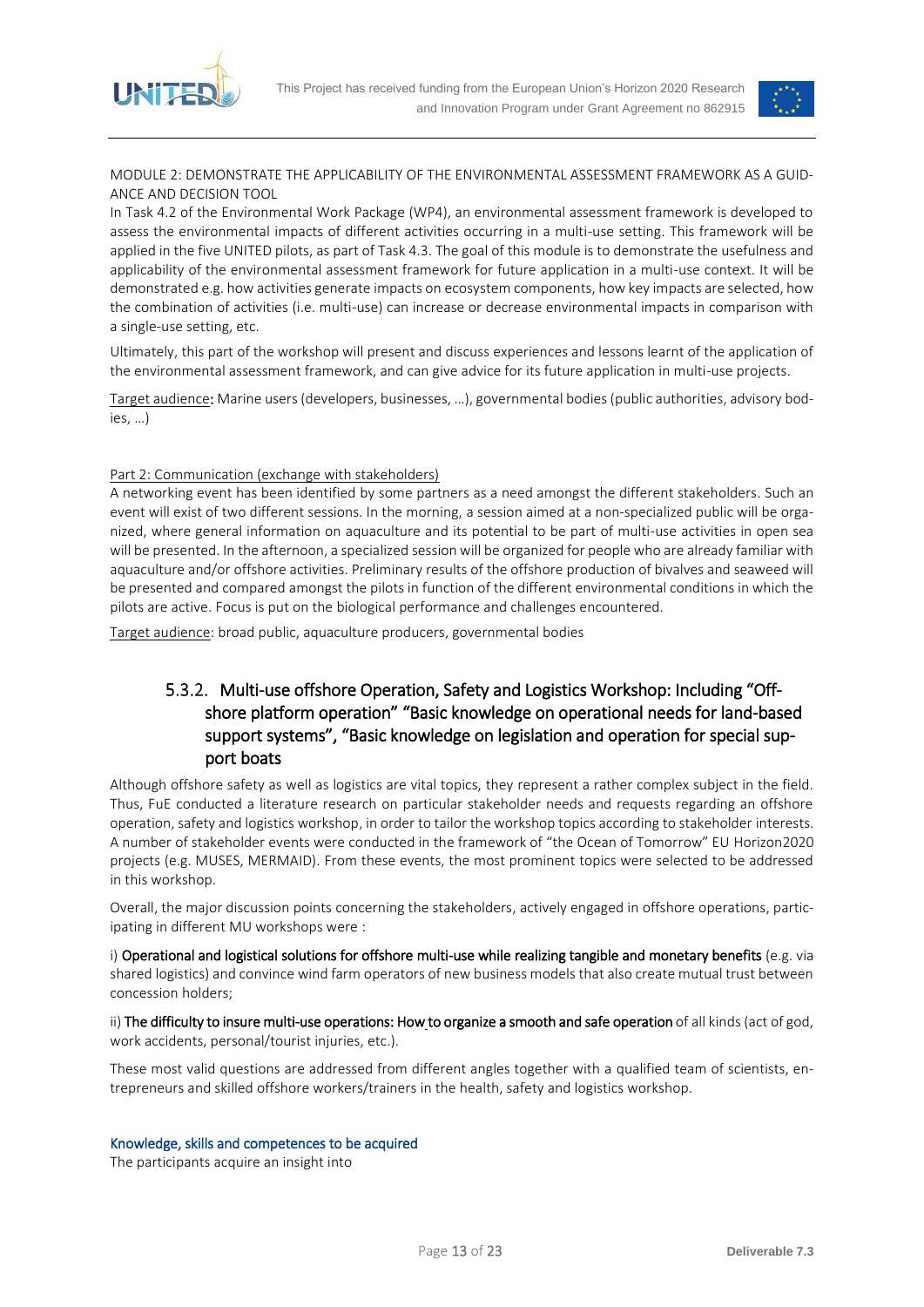



- The processes of offshore operation, maintenance and transportation
- Organizational and marine safety culture
- A basic understanding of offshore health and safety regulations
- Assessment of risks that are associated with offshore work

Following a participative training approach, the workshop promotes knowledge exchange and mutual learning between participants from academia and industry:

- Case studies for multi-use operational and logistic solutions
- Lessons learned from the UNITED pilots

#### **Content**

The workshop aims to improve knowledge transfer in the context of health and safety standards for offshore platform operation and multi-use logistics. The workshop focusses on questions such as "what are safety requirements of a multi-use offshore platform" and "how to properly plan and organize offshore operations".

The workshop has two parts

1) Hands-on training that will communicate the project findings related to safety of multi-use offshore platforms and related logistics, and demonstrate work conducted at one of the pilot sites. Moreover, the workshop aims to discuss questions on whether some of the operations and maintenance activities can be combined in a multi-use system. Basic knowledge on operational needs for land-based support systems (spare parts logistics, perhaps data processing, further handling of harvest, storage and distribution) will be taught.

This part of the workshop provides the participants with the opportunity to acquire:

- Common vocabulary: Need for discussing proper use of vocabulary in multi-lingual definitions
- Skills and understanding of offshore health, safety and logistics
- Team management and leadership skills such as communication, operating effectively, planning and coordinating skills as these competencies will facilitate working side by side in a multicultural team or crew, of various professional backgrounds and different levels of qualifications, on board a vessel or on a remote offshore platform
- Discuss possibilities of which infrastructure or operational needs for land-based support systems (data processing, further handling of harvest, storage and distribution) required in offshore wind energy production, aquaculture or tourism may also be used for MU
- How operations and maintenance activities can be combined in a MU system
- 2) The interactive part will allow for the exchange of lessons learned across different case studies and UNITED pilots which work with offshore platforms and allow for cross-pilot learning to occur.

The aim is not only to educate researchers and industry stakeholders but also to facilitate a trans-disciplinary knowledge exchange of best practices from different offshore operations, to combine skills and possibly tools in order to advance an innovative, sustainable and safer MU sector. This workshop encourages innovative peer-to-peer networking and an up-to-date knowledge transfer between practitioners. It is crucial for the lecturers and course organizers to be in touch with the technical and safety developments in the offshore industry, in order to provide state-of-the-art up-skilling solutions (generic and subject-specific skills). Hence, new methodologies and approaches in the field of health, safety and logistics, originating from this workshop, will be included in the overall UNITED roadmap and the Deliverable D5.3 'Report on training workshops for stakeholder engagement', which builds upon the course's output and aims to improve the existing training material or develop new course material, where required. This way, the course is continuously honed, following a modular approach prompting flexible learning pathways for specific qualifications.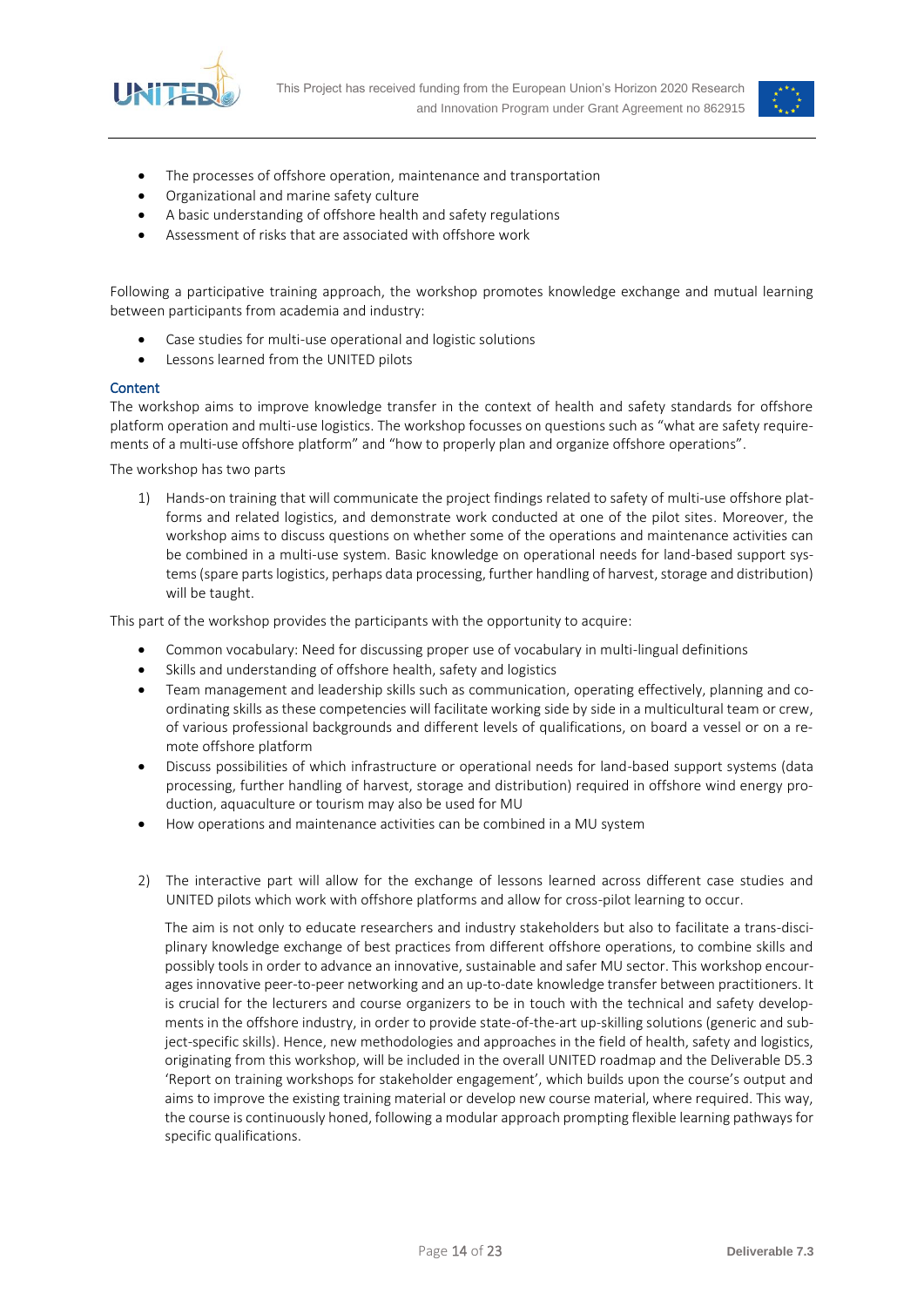



#### 2.1. Health and Safety

This part covers the current occupational health and safety best practices across the sectors of the maritime industry. In this regard, health and safety standards for offshore platform operation and related EU legislation as well as good seamanship are addressed. Furthermore, legal obligations and restrictions regulating emergency cases and everyday work on offshore platforms and aboard vessels/ships will be communicated.

The 'Health and Safety' module is based on the project partners' vast expertise in the field of 'Maritime health and society: legal, safety and security-related aspects of multi-use platforms' (University of Southern Denmark, SDU), 'Safety regulations of Tourist Diving Expeditions' (Planet Blue) and 'General safety, Identification of hazards of offshore platforms' (Danish Pilot lead SPOK ApS).

### 2.2. Logistics

With increasing distances from the shore and growing sizes of offshore plants, the offshore industry faces the challenge of developing a sustainable logistics concepts in order to conduct projects and operations in the anticipated cost and time frame (Lange et al., 2012). This module addresses the frequent logistic strategies in maritime supply chains. Besides the type-dependent aquafarm operational needs, there are a number of logistic issues that are common to all, regardless whether farming involves fishes, molluscs or seaweeds or a combination of these target culture species and combinations with other resource users such as offshore wind farms, solar energy, oil rigs or any other industrial uses. These logistic issues relate specifically to weatherdependant transportation, operation and service work (in relation to the distance of the unit from the shore base, affecting the need for certain spare part availability onsite or at the land base, frequency of service visits in relation to season, product development and monitoring). These logistics have to be designed on examples of best practices from both the wind and aquaculture industry, accounting for an efficient use of restricted resources as e.g. installation vessels or port facilities. Next to offshore installation, challenges are the proper planning and flexible alternative scheduling for all types of operational modes (e.g. synchronization of work on timely stock inventory, production and delivery times as well as harvesting schedules).

To add a more practical component to the course, vivid examples from lessons learned in the UNITED pilots are presented, to also provide a basis for discussion about "alternative MU" scenarios. Questions will be raised about how pilot logistics may be improved, how risks and barriers can be solved and overcome and what future alternatives are possible.

The project findings related to efficiency and safety of logistics, as well as opportunities for combined operations and maintenance and work conducted at one of the pilot sites will be communicated.

Ultimately, this training workshop aims to raise the awareness and knowledge about multi-use for those working in offshore construction/operations (i.e., offshore wind/aquaculture/hydrogen storage/solar) and logistics i.e., boat operators and maintenance.

Target audience: all stakeholder levels: workers, managers, administrators, investors, regulatory authorities, scientists

<span id="page-14-0"></span>**5.3.3.** Technology workshop: Including "Basic knowledge on aquaculture technology employed in marine offshore farming", "Basic knowledge on operational needs for land-based support systems"

#### Knowledge, skills and competences to be acquired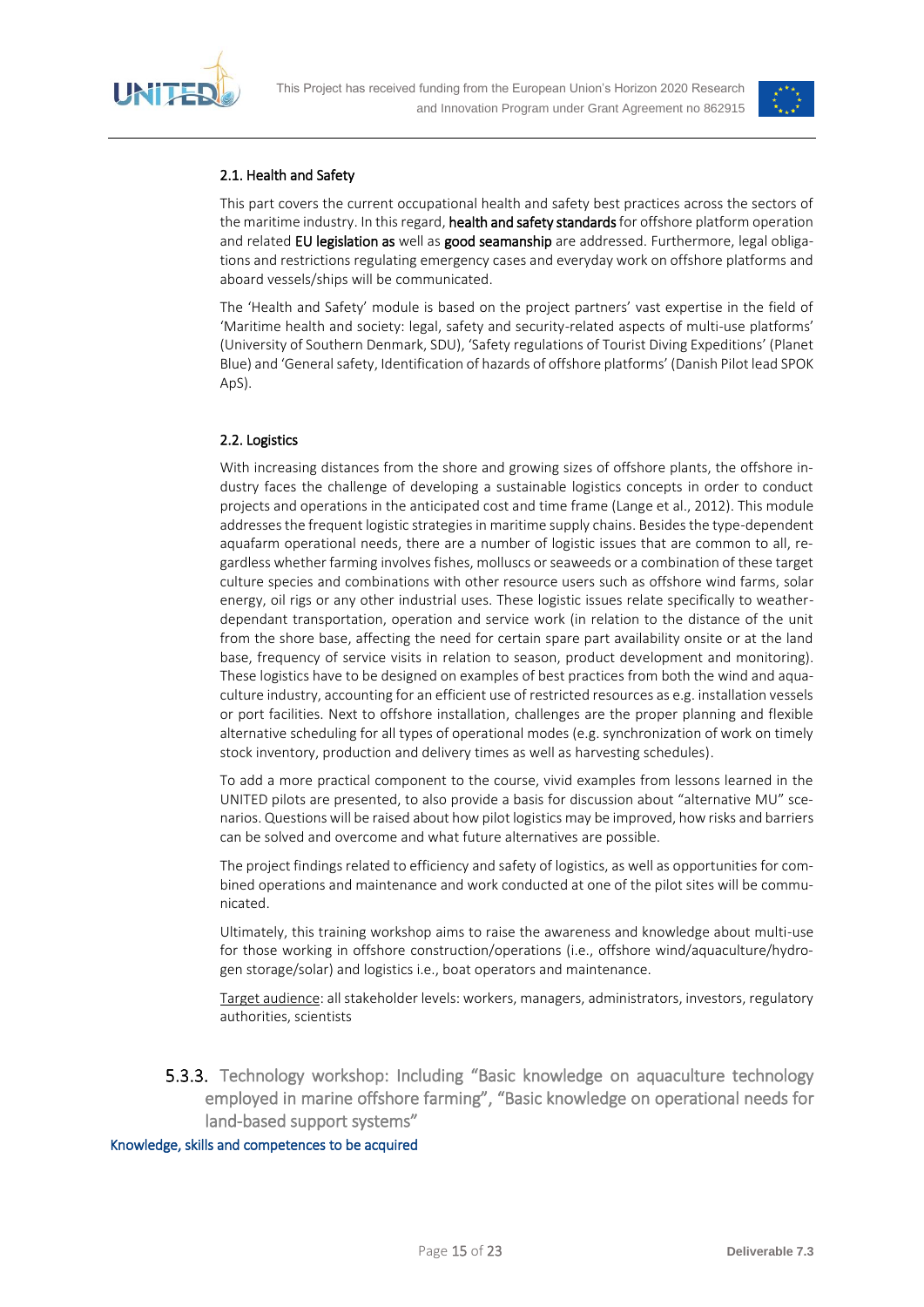<span id="page-15-1"></span>



In this module, participants acquire knowledge on selected subject areas of offshore aquaculture and methods for designing a "multi-use co-location" facility, this includes the following competencies:

- introduction to different offshore aquaculture facility types.
- Understanding the technical, context of a multi-use facility and evaluation of the impacts

#### **Content**

The training aims to improve capacities and knowledge of aquaculture related businesses in the context of technology. This focuses on technical challenges and suitable aquaculture technology employed in marine offshore farming. The workshop especially focuses on these actors and topics given that aquaculture offshore and the associated value chain is still a relatively 'young sector' in the EU. The training will last two separate days and includes

- 1) An interactive training that will allow for the exchange of lessons learned across pilots in the sphere of technical aspects of aquaculture and allow for cross-pilot learning to occur;
- 2) A workshop to communicate and discuss the project findings in the technical challenges of aquaculture integrated with other activities, and demonstrate work conducted at one of the pilot sites (i.e. field trip);
- 3) A workshop focussed on WP2: "identification and the assessment of the optimal financial, economic and social location and management of relevant investments and sites over time and space, while considering different risk, technology, geospatial and policy frameworks";
- 4) Hands-on training to practice with the interactive data platform which will be developed in WP2. The data that will be collected by the pilots and disseminated on the data platform, allow the user to analyse the progress of several relevant pilot variables and correlated them to the evolution of e.g. ambient conditions, to facilitate optimization of the planning, installation and maintenance activities.

Ultimately, this training workshop aims to raise the awareness and knowledge about multi-use for those working in aquaculture sector.

<span id="page-15-0"></span>Target audience: all UNITED partners, but in particular the partners with offshore field operations, hence the pilot operator and pilot owners.

### 5.3.4. Law and regulation workshop: Including "Basic knowledge on legislation and operation for special support boats"

#### Knowledge, skills and competences to be acquired

The objective of this workshop is to share the legal and insurance experiences of MU of the UNITED pilots. From this legal practice, the lessons learned and MU best legal practices will be collected and discussed with the participants of the workshop. This workshop will contribute to D6.2 (Case specific report on legal aspects and insurance issues).

#### **Content**

The workshop especially focuses on the legal and insurance aspects the MU actors are concerned with, and will be based on the experiences of the pilots, such as:

- Policy support to encourage MU of zones and installations;
- The regulatory framework to support multi-use, with focus on substance, such as concessions, permits, safety measures for third parties, decommissioning, nature restoration, and on procedures, such as for permits, SEA, EIA's, stakeholder and public participation;
- The insurance requirements in case of MU of zones and installations;
- How maritime spatial planning can consider multi-use in spatial plans (e.g. multiple-use zones).

Target audience: all UNITED pilots, in particular the MU operators, their legal department or services, their stakeholders, insurance companies, governmental bodies (public authorities, advisory bodies, …).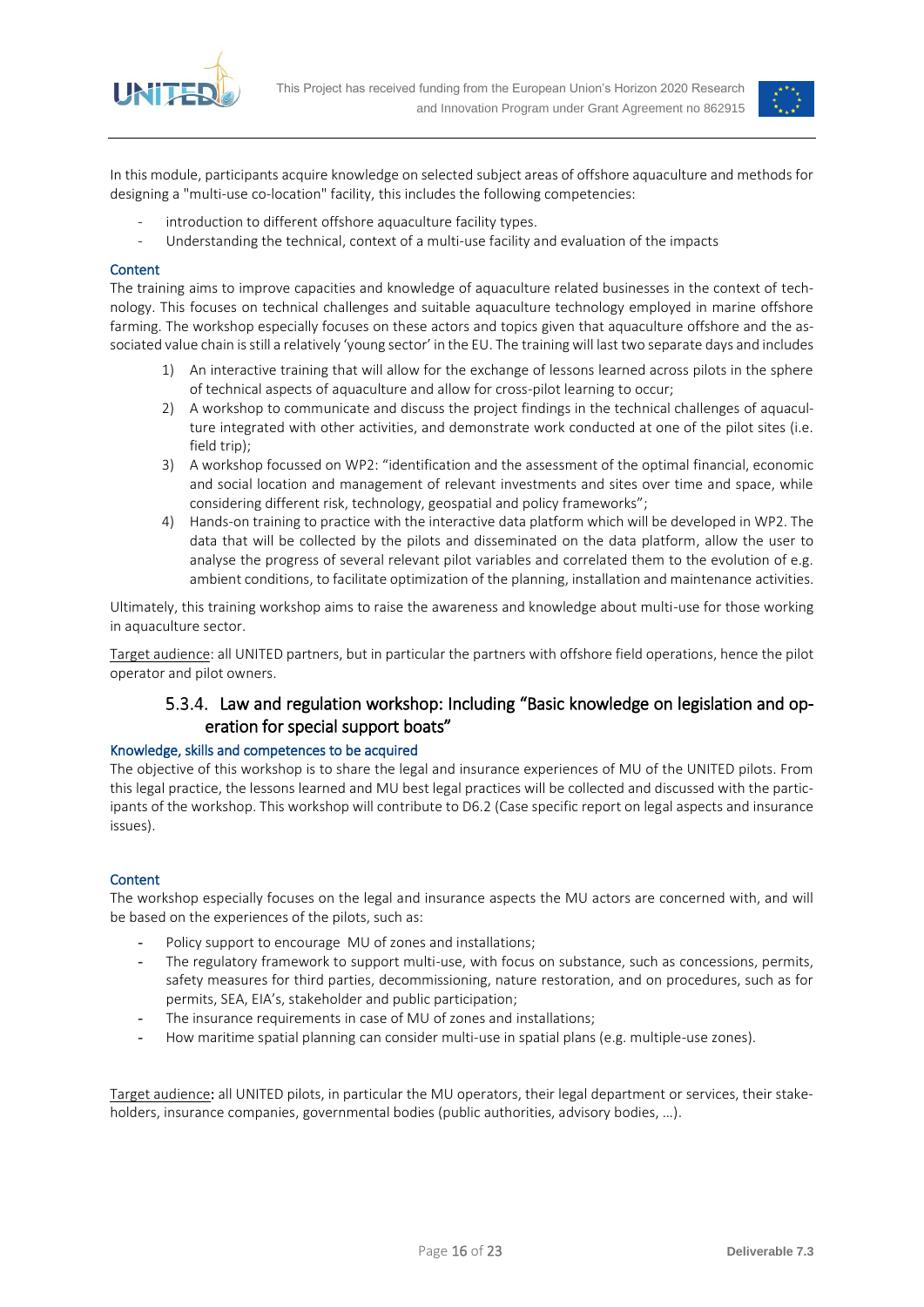



### 5.3.5. Socio-Economic workshop: Including "Handling procedures and management issues of aquaculture offshore systems", "Basic knowledge on operational needs for land-based support systems"

#### Knowledge, skills and competences to be acquired

The objective of this workshop is to share the results of socio-economic assessments of the UNITED pilot MU solutions, and to ensure legacy of the project by training professionals to make/adapt business models for ocean multi-use, and to take into consideration its socio-economic components. It will also help inhabitants, local and regional planners, and decision makers to understand how their area could benefit from multi-use.

The workshops will build on the following competencies:

- Have a clear view on (socio- economic) impacts and benefits of MU on an area/pilot
- Provide hands -n experience on how to adapt/build a business plan for multi-use
- Validate the recommendations from UNITED, and share critical views
- Define conditions for successful future of MU, and integration with policy

#### **Content**

Building on the work done in terms of multi-use economic assessment and commercialisation in previous multiuse related projects including TROPOS, MARIBE, MERMAID, and MUSES, the workshop aims to discuss and finetune the UNITED business cases with potential users and other relevant stakeholders. The workshop will generate ideas and maximise socio-economic benefits of multi-use solutions resulting from the five UNITED pilots. Following are some of the questions that this workshop will consider:

- How to market and exploit multi-use products and create added benefits for both sectors and local communities?
- How can multi-use contribute to a more just use of the ocean and distribution of associated benefits?
- What are some transferable benefit sharing models that can be applied in the context of multi-use (i.e. cooperative ownership)?
- How to create the market pull/push for different multi-use solutions present in UNITED pilots?
- What are some not so obvious marketable products of multi-use and UNITED in general? e.g. IP rights, multi-use certification schemes, etc.
- How can MU contribute to a more just use of the maritime and coastal space and bring more local benefits to the local communities (e.g. what is the role of local cooperatives)?

This workshop will encourage

- Exchange of lessons learned across pilots with special engagement of marketing and business experts;
- Communication of project findings related to business opportunities and exploitation of multi-use products and services (e.g., multi-use certification, shared ownership structures);
- Session WP3 (Economics of MU platforms), WP5 (Societal interactions and engagement), WP8 (Assessment and validation), WP9 (Dissemination, exploitation and training activities) specific topics.

The workshop will also contribute to the Commercialisation Roadmap, which is one of the final main products of the UNITED project.

Practically, the workshop will consist of three parts:

Part 1: Open a dialogue with participants on the issues of the use of marine space. Possibility to invite high-level speakers (e.g. from Advisory board) to launch this discussion.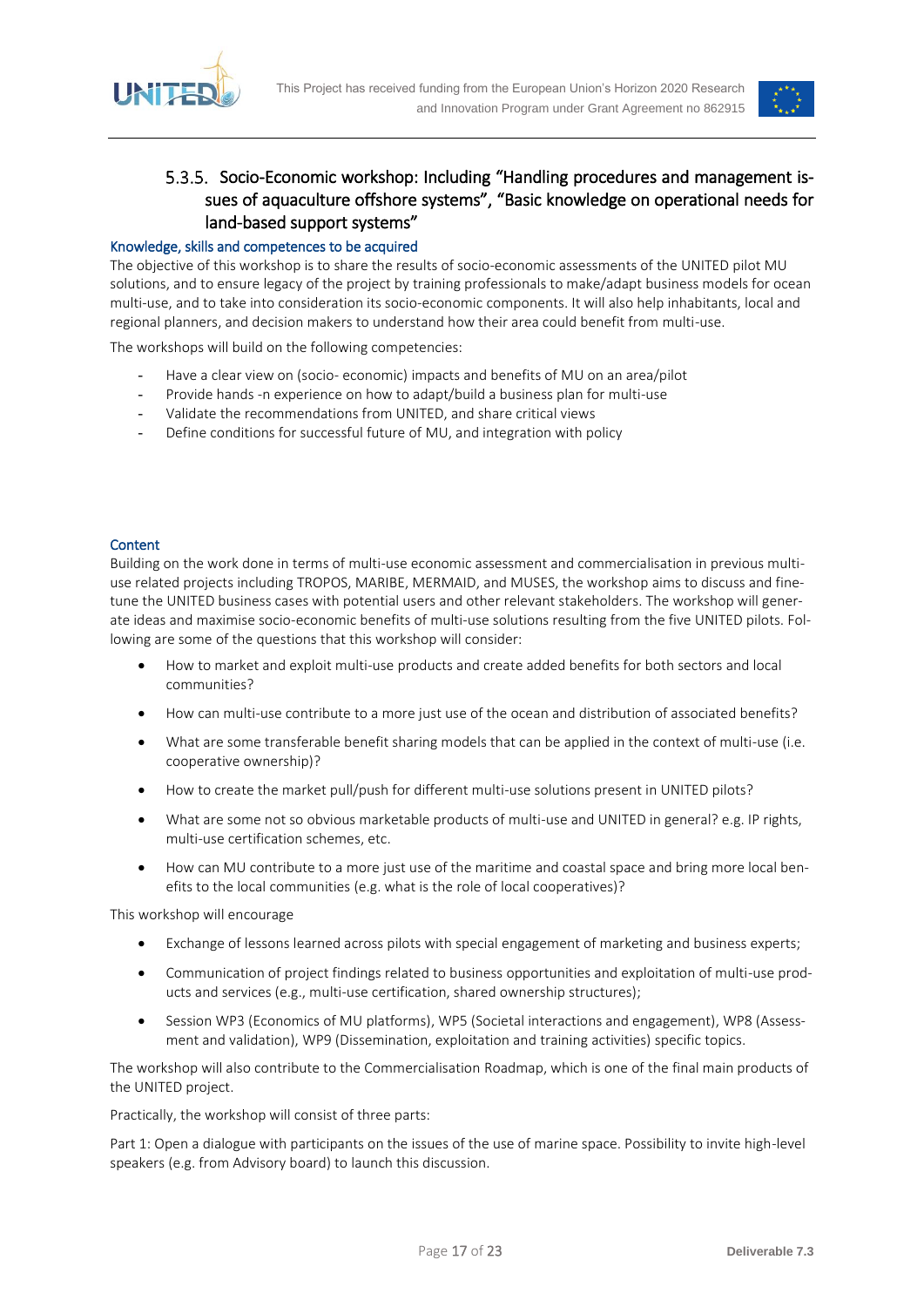



 $\rightarrow$  What is in stake for the participant's own activity, their way of life, their principles in life?

Part 2: Hands-on experience training sessions (these could be parallel sessions each focusing on one respective MU combination). How can ocean multi-use help to address these issues?

- $\rightarrow$  Training on how to develop business models for MU and evaluate it: train professionals to identify internal/external factors influencing the pilots and identifying the key elements (partners, and resources) for a good MU functioning
- $\rightarrow$  Training on the different aspects of social impacts of MU? (e.g. impact on food security, local energy supply, fair business, …). How to make sure that the social impacts are adequately considered?
- $\rightarrow$  Experience feedback from one or two pilots on economic and social impacts (directly from one of the pilot partners)

Part 3: Discussion and data collection from participants

- $\rightarrow$  Presenting results of socio-economic assessment (8.2) and business analysis, discussion, validation, open issues, collecting missing information and what conditions need for successful uptake
- $\rightarrow$  Presenting and discussing the draft Ocean multi-use commercialisation roadmap

This workshop could be organized back-to-back to another event (e.g. EMD), possibly with a side event, which will bring together our target audience.

Target audience: businesses along the relevant value chains already involved in multi-use development (could potentially be involved/interested in multi-use development), coastal urban planners, local/regional decision makers, authorities, inhabitants. Specific emphasis will be put on engagement of young businesses such as aquaculture, sustainable small-scale fisheries, sustainable tourism operators, etc., which often lack the necessary soft skills.

### 5.3.6. Stakeholder engagement training for pilot leads

#### <span id="page-17-0"></span>Knowledge, skills and competences to be acquired

Engaging and receiving input from stakeholders is critical to the success of the project. Conducting a stakeholder engagement training workshop helps the project partners understand the context for the project and receive support from key players. The workshop took place back to back with the UNITED Project Assembly 2021. The workshop focused on project partners' needs that were collected during the interviews that took place with each of the pilot and WP leads prior to the training workshop. The following aspects were tackled during the workshop, among others:

- Validate situation analysis findings;
- Fill information gaps identified during the MU business analysis, technical analysis or societal acceptance;
- Better understand the potential risks during the operational phase;
- Begin to prioritize audiences, challenges to address and communication channels;
- Develop campaign concepts or messages;
- Ensure commercial success by directly engaging stakeholders.

#### **Content**

According to the Stakeholder Register Tool, as identified in deliverable D5.1, the UNITED project stakeholders are registered for certain solicitation measures and follow-up actions to be individually specified. More specifically, at this point, these registers have been created in order to have a list of the relevant stakeholders; to be able to find the contacts and basic information quickly and also to be able to have an overview of the different kind of stakeholders relevant in the project from both local pilot and general WP perspectives.

For the development of stakeholder engagement training, the stakeholder registers were further categorized:

- Internal (operational) stakeholders of the different MUs, participating in the MU activities
- External stakeholders, indirectly affected by the MUs, that could find potential in their own businesses through the UNITED project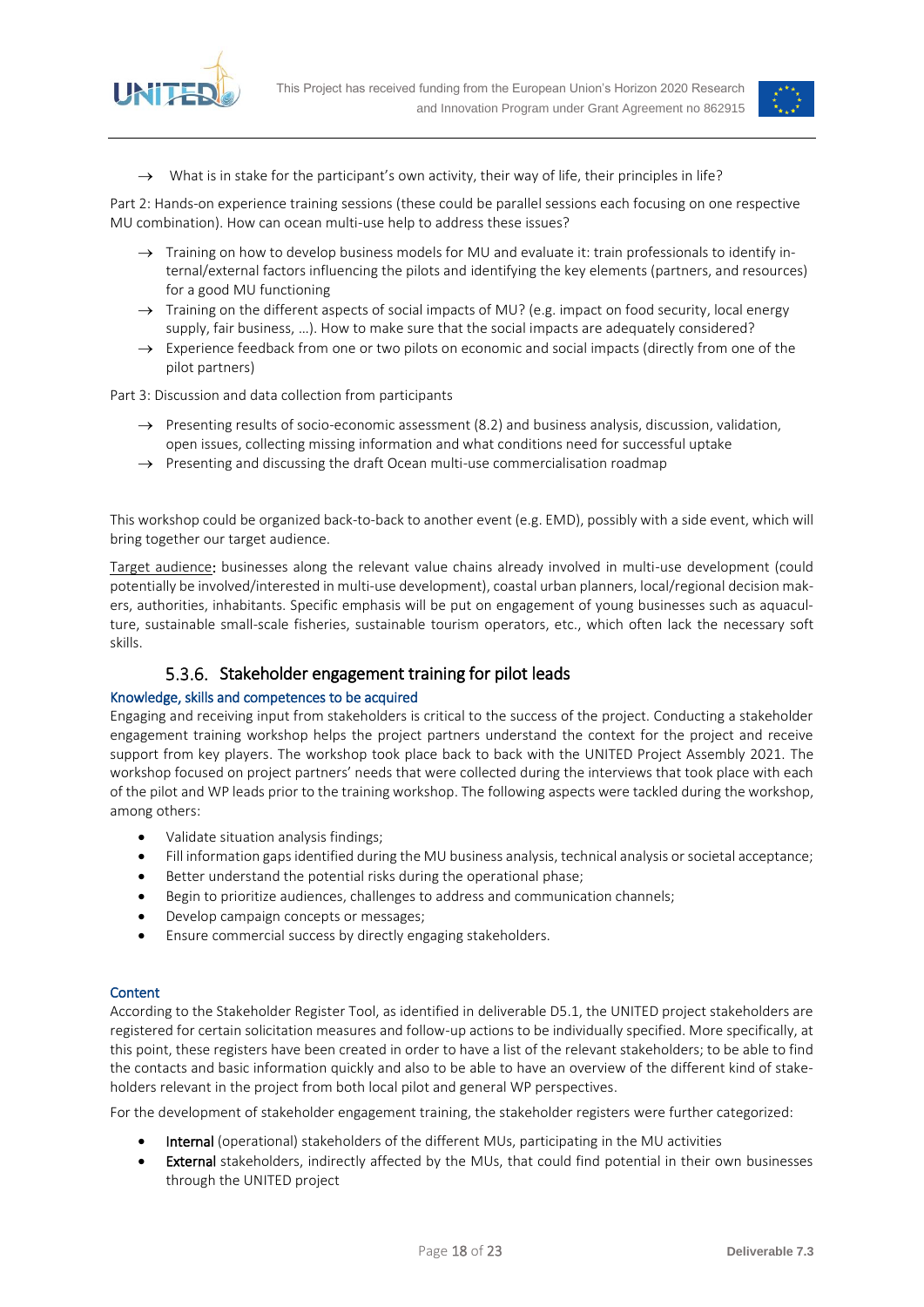



These two categories could also be further divided in more purpose-specific categories. For instance: Internal stakeholders could be divided in operational team (working in day-to-day activities) and business stakeholders, the staff that manages the business activities at a higher level. Accordingly, for the external stakeholders, the division could be carried out in terms of their business interest (e.g. public authorities have a different interest from fish wholesalers). For the rollout of the stakeholder engagement in pilots, each pilot lead should first decide which stakeholders to invite based on their stakeholder categorization, the number of workshops, the data already collected and available for use, by also considering:

- Stakeholder business interest (according to stakeholder categorization);
- Stakeholder availability;
- COVID-19 constraints;

A number of questions should be raised in order to create meaningful workshops that would address the needs of these stakeholders, such as:

- What are the core business activities of the stakeholders and their involvement with the MU?
- What are the key business objectives?
- What are the challenges they face?
- Internal understanding and engagement with the MU.
- What they think about the MU and its potential?
- What is the expected result of the workshop in every case?

At least two workshops for selected internal and external stakeholders will be organized in each pilot. Given the circumstances of the pandemic, all workshops should be considered to be held online, with the use of tele-conference and online-meeting tools.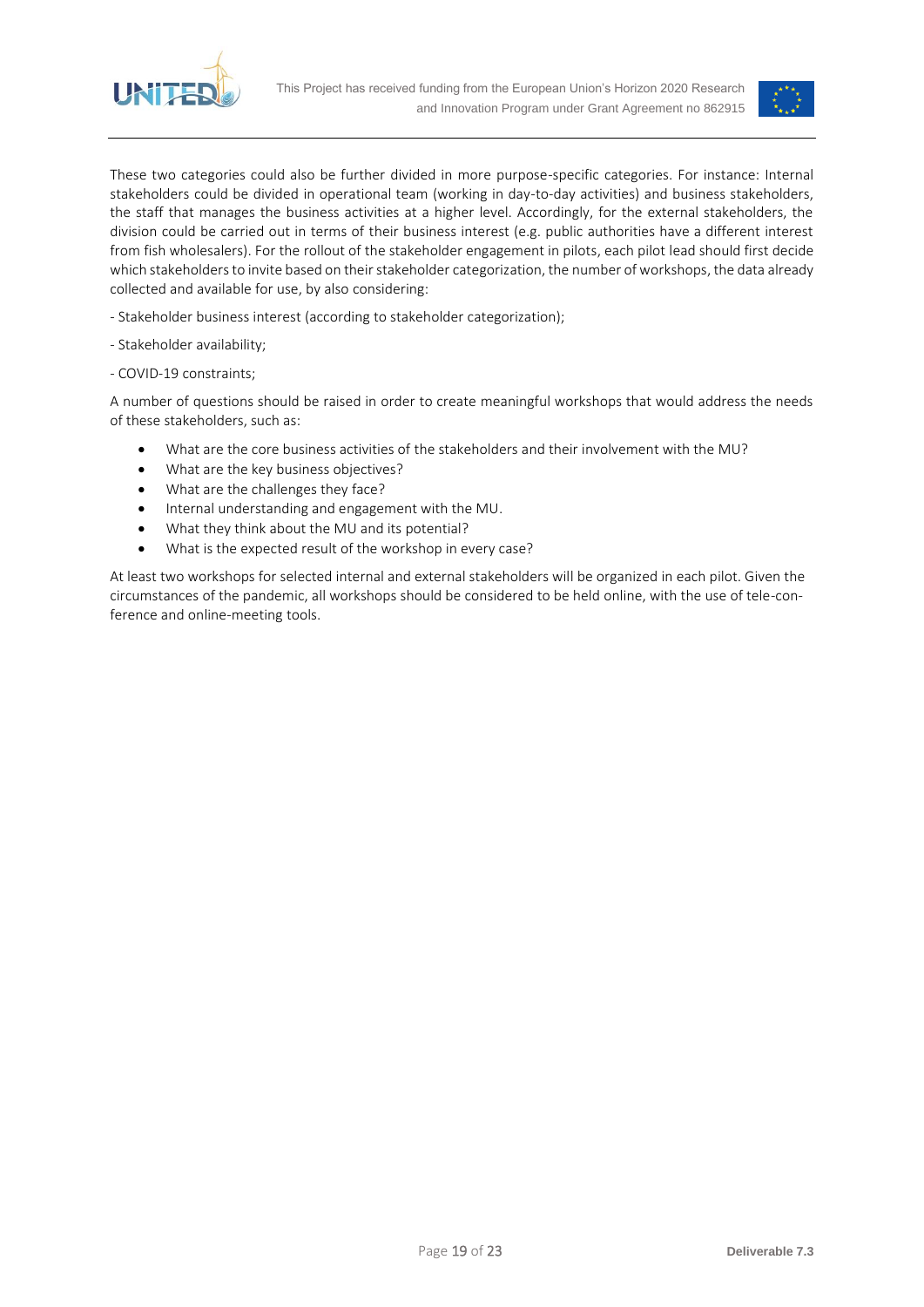



## <span id="page-19-0"></span>**6. LEARNING MATERIAL**

#### <span id="page-19-1"></span>**Public deliverables**  $6.1.$

Deliverables will be available on UNITED website and include amongst others:

- Movies (SOMOS framework) and online workshops and webinars
- Briefing material that will be sent to participants prior to the workshop. This may include, but not be limited to, the project deliverables, summaries and policy briefs, and reading material and questions for the interactive part of the workshop.
- Recorded learning material that will be sent to participants and posted on the website post workshop. Apart from the workshop report, this material will also include presentations given at the workshop, video recorded lectures and interviews with experts. Such material will be shared not only with participants, but also with all those identified as potentially interested in the topic. Modes and methods for such dissemination activity will rely mostly on the project website, social media, partner networks, working groups and associations. Relevant university alumni networks and ongoing courses participants will also be reached out to (Erasmus Mundus Alumni Network). Sharing of such material on learning platforms such a[s UDEMY](https://www.udemy.com/courses/business/operations/) an[d MASTERCLASS](https://www.masterclass.com/?utm_source=Paid&utm_medium=AdWords&utm_campaign=MC&utm_content=Brand-%7bkeyword%7d-G1_EM&utm_term=Aq-Prospecting&gclid=Cj0KCQjw-_j1BRDkARIsAJcfmTHkP4hXtmeWqkuzZCXcA0qtcUxGq3702rbAynXnmFSOQJOOfA9LFKEaAl9CEALw_wcB) will also be considered.

#### <span id="page-19-2"></span> $6.2.$ **Manuals and guidelines**

- Simplified installation & maintenance manuals (derived from D7.2 "Developing a blueprint for the offshore site operation") without releasing confidential information
- Hands-on presentation on the needs for economic and business analysis to promote marine multiuse
- Ppresentations and step-by-step practical short guidance reports in the application of the business analysis framework under a marine multi-use setting
- Presentation and step-by-step practical short guidance report in the application of the economic analysis framework under a marine multi-use setting

#### <span id="page-19-3"></span> $6.3.$ **Reports**

- **Presentations**
- Research articles
- Academic literature (books, journal articles)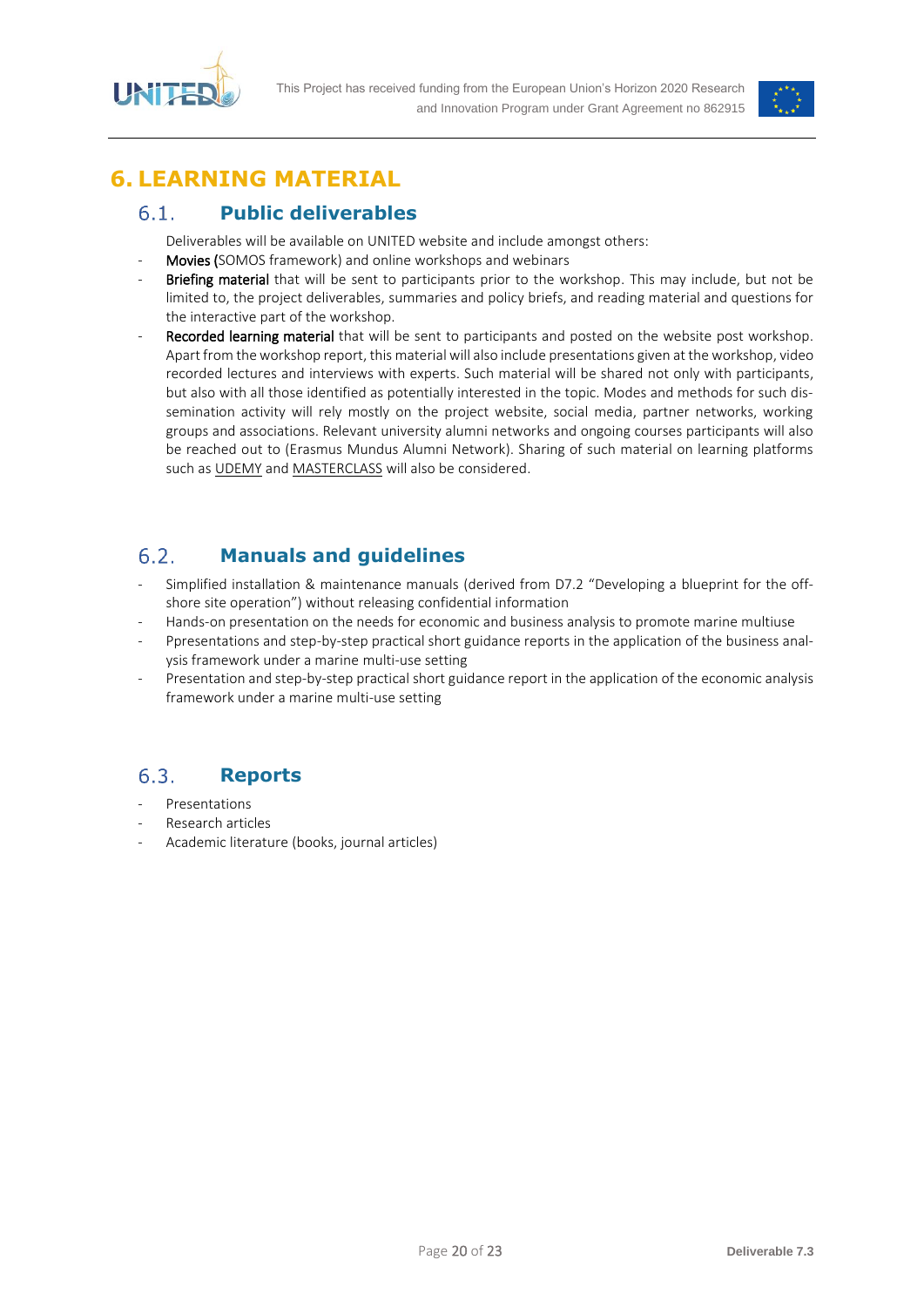

This Project has received funding from the European Union's Horizon 2020 Research and Innovation Program under Grant Agreement no 862915



## <span id="page-20-0"></span>**7. CONCLUSION AND RECOMMENDATION**

Specific workshops were defined in D9.2 in accordance to the GA and thanks to the experience of the pilots in the pre-operational phase and the progress made in the supporting five work packages that deal with the technical, environmental, legal, societal and economic aspects. A detailed outline of the training courses can be found in this delivery 7.3. Courses will consist of two elements: 1) 'training' i.e. providing information to stakeholders and 2) workshop i.e. collecting information from stakeholders for the purpose of various WPs and the project in general. Uncertainties on how the workshops will be organized practically, due to COVID-19, do however not prevent the project partners to define the aim of the workshop and its content in detail.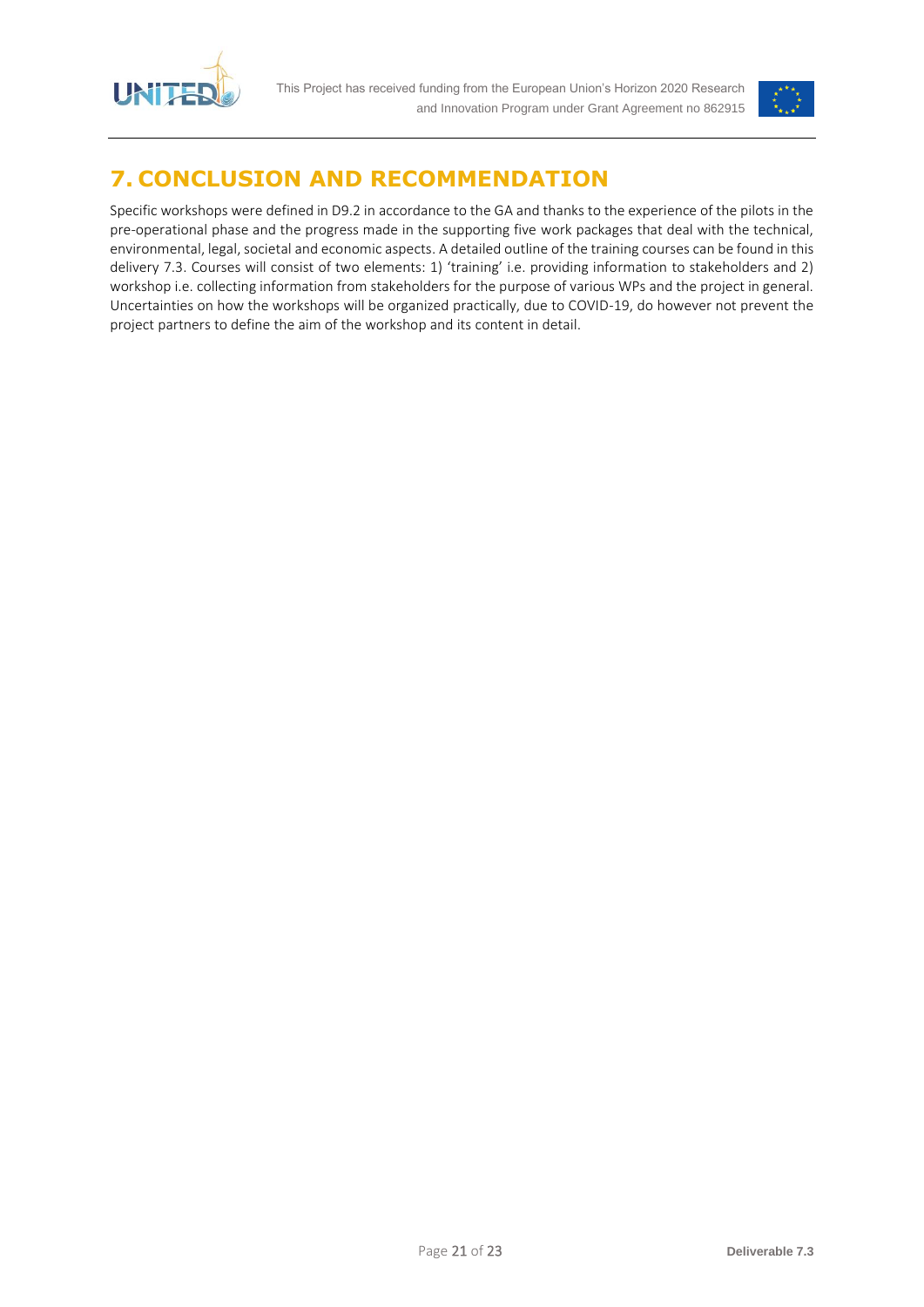



## <span id="page-21-0"></span>**8. REFERENCES**

- Charlsen, A. M. (2009, August): Teamwork as a means to safer performance in the complex system of the shipping industry.
- El Ashmawy, M. (2012): The maritime industry and the human element phenomenon. The 13th Annual General Assembly of the IAMU.
- European Agency for Safety and Health at Work (2021): E-fact 79 Occupational safety and health in the wind energy sector. [https://osha.europa.eu/sites/default/files/publications/documents/en/publications/e-facts/e](https://osha.europa.eu/sites/default/files/publications/documents/en/publications/e-facts/e-fact-79-occupational-safety-and-health-in-the-wind-energy-sector/Efact79%20wind%20energy%20sector.pdf)[fact-79-occupational-safety-and-health-in-the-wind-energy-sector/Efact79%20wind%20energy%20sector.pdf](https://osha.europa.eu/sites/default/files/publications/documents/en/publications/e-facts/e-fact-79-occupational-safety-and-health-in-the-wind-energy-sector/Efact79%20wind%20energy%20sector.pdf)
- Lange K., Rinne A., Haasis HD. (2012): Planning Maritime Logistics Concepts for Offshore Wind Farms: A Newly Developed Decision Support System. In: Hu H., Shi X., Stahlbock R., Voß S. (eds) Computational Logistics. ICCL 2012. Lecture Notes in Computer Science, vol 7555. Springer, Berlin, Heidelberg.<https://doi.org/10.1007>
- Lazic M., Zaucha J., Roberts T., Buchanan B., et al. (2017): MUSES Stakeholder Workshop Report, MUSES project. Poole.
- Rasenberg, M., Stuiver, M., van den Burg, S. (2014): Stakeholder views 2. MERMAID project Seventh Framework Programme.
- Röckmann, C., Lagerveld, S., Stavenuiter, J. (2017): Operation and Maintenance Costs of Offshore Wind Farms and Potential Multi-use Platforms in the Dutch North Sea. In: Buck B., Langan R. (eds) Aquaculture Perspective of Multi-Use Sites in the Open Ocean. Springer, Cham.
- Stuiver, M., Soma, K., Koundouri, P., van den Burg, S., Gerritsen, A., Harkamp, T., Dalsgaard, N. et al. (2016): The Governance of Multi-Use Platforms at Sea for Energy Production and Aquaculture: Challenges for Policy Makers in European Seas. Sustainability 8: 2-19.
- Vakil, K. S. (2019): Approaches to teamwork and leadership training in maritime education and training institutions: a comparative analysis of the perspectives of seafarers towards teamwork and leadership across different regions. World Maritime University Dissertations. [https://commons.wmu.se/all\\_dissertations/1176/](https://commons.wmu.se/all_dissertations/1176/)
- Wever, L., Krauseb, G., Buck, H.B. (2015): Lessons from stakeholder dialogues on marine aquaculture in offshorewind farms: Perceived potentials, constraints and research gaps. Marine Policy 51: 251 – 259.